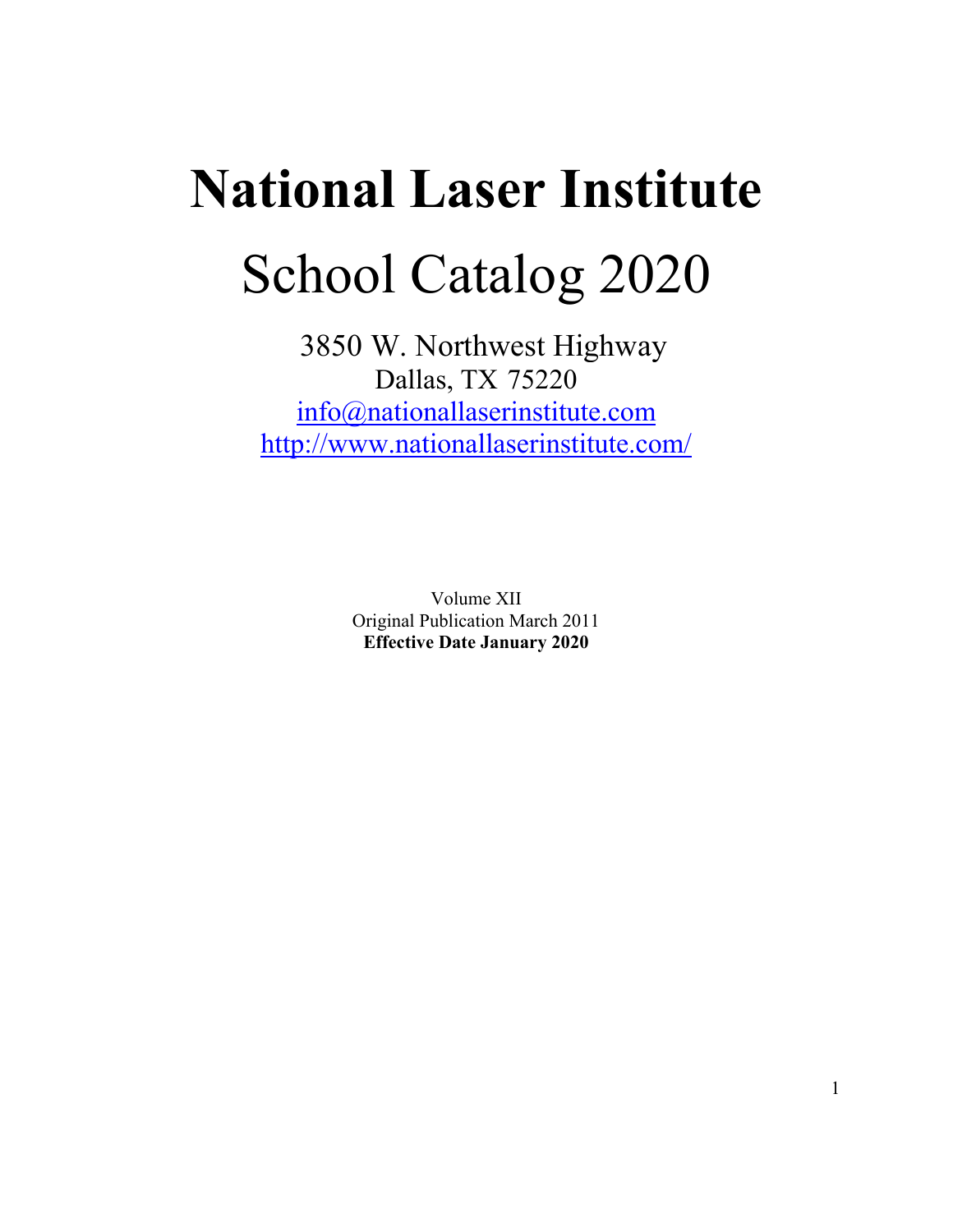## Table of Contents

| <b>CONTACT INFORMATION</b>                                                                                                                                                                                                                                                                                                                                          | $\overline{4}$                                                              |
|---------------------------------------------------------------------------------------------------------------------------------------------------------------------------------------------------------------------------------------------------------------------------------------------------------------------------------------------------------------------|-----------------------------------------------------------------------------|
| <b>EFFECTIVE DATE: JANUARY 2020</b>                                                                                                                                                                                                                                                                                                                                 | 4                                                                           |
| <b>HISTORICAL ACCOUNT</b>                                                                                                                                                                                                                                                                                                                                           | 5                                                                           |
| <b>DESCRIPTION OF AVAILABLE SPACE</b>                                                                                                                                                                                                                                                                                                                               | 5                                                                           |
| NAMES OF TRUSTEES, DIRECTORS, OFFICERS, AND OWNERS<br><b>BOARD MEMBERS</b><br>OWNERS WITH MORE THAN 20% STAKE:                                                                                                                                                                                                                                                      | 5<br>6<br>6                                                                 |
| <b>LIST OF KEY STAFF AND FACULTY</b><br><b>KEY STAFF</b><br><b>FACULTY AND LEAD INSTRUCTORS</b>                                                                                                                                                                                                                                                                     | 6<br>6<br>6                                                                 |
| TUITION COST, FEES, SCHOLARSHIP TERMS, EDUCATIONAL LOANS AND GRANTS<br><b>SCHOLARSHIP POLICY</b>                                                                                                                                                                                                                                                                    | $\tau$<br>$\overline{7}$                                                    |
| <b>2020 ACADEMIC CALENDAR</b><br><b>COURSE COMMENCEMENT DATES</b><br><b>HOLIDAYS</b>                                                                                                                                                                                                                                                                                | 8<br>8<br>8                                                                 |
| <b>SCHOOL HOURS OF OPERATION</b>                                                                                                                                                                                                                                                                                                                                    | 8                                                                           |
| <b>ENROLLMENT POLICY</b><br><b>GENERAL INFORMATION FOR ADMISSION</b><br><b>ADMISSION REQUIREMENTS</b><br>RECEIPT OF ENROLLMENT POLICY                                                                                                                                                                                                                               | 8<br>8<br>$8-9$<br>$9 - 10$                                                 |
| <b>GRANTING CREDITS FOR PREVIOUS EDUCATION OR TRAINING</b>                                                                                                                                                                                                                                                                                                          | 10                                                                          |
| <b>INSTITUTIONAL REFUND POLICY</b><br><b>CANCELLATION POLICY</b><br><b>REFUND POLICY</b><br>REFUND POLICY FOR STUDENTS CALLED TO ACTIVE MILITARY SERVICE.                                                                                                                                                                                                           | $10-12$<br>10<br>11<br>$11 - 12$                                            |
| <b>PROGRAM OUTLINE</b><br>THE COMPREHENSIVE LASER PLUS: LASER AND INTENSE PULSED LIGHT TECHNICIAN<br>PROGRAM DESCRIPTION<br><b>SUBJECT LISTING AND COURSE DESCRIPTION</b><br><b>FEE BREAKDOWN</b><br>LASER HAIR REMOVAL TRAINING<br>LASER DIDACTIC: APPRENTICE IN TRAINING<br>PROGRAM DESCRIPTION<br>SUBJECT LISTING AND COURSE DESCRIPTION<br><b>FEE BREAKDOWN</b> | 12<br>$12 - 13$<br>12<br>13<br>13<br>14<br>15<br>15<br>$16 - 20$<br>16<br>2 |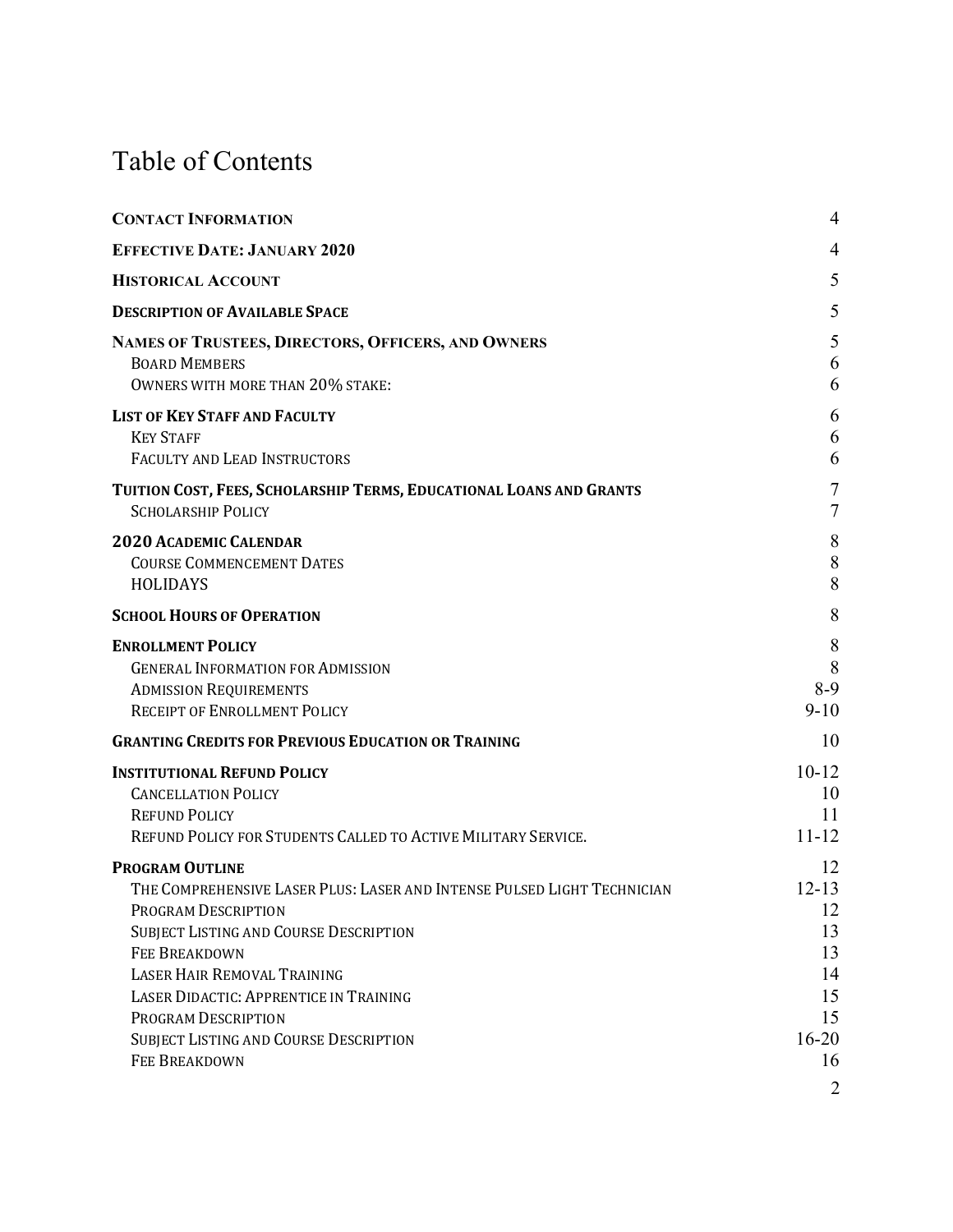|            | <b>SUBJECT DESCRIPTIONS</b>                                                  | $16-20$ |
|------------|------------------------------------------------------------------------------|---------|
|            | <b>GRADING AND MARKING SYSTEM</b>                                            | 20      |
|            | <b>INSTITUTIONAL SATISFACTORY PROGRESS POLICY</b>                            | 20      |
| A.         | <b>DEFINITION OF SATISFACTORY PROGRESS</b>                                   | 20      |
| <b>B.</b>  | DEFINITION OF PROGRESS EVALUATION PERIOD AND FREQUENCY OF PROGRESS REPORTING | 21      |
| C.         | PROBATION POLICY AND TERMS                                                   | 21      |
| D.         | <b>TERMINATION POLICY</b>                                                    | 21      |
| E.         | <b>READMISSION POLICY</b>                                                    | 21      |
| $F_{\tau}$ | <b>PROGRESS REPORTS</b>                                                      | 22      |
| G.         | INCOMPLETES, WITHDRAWALS, REPEAT SUBJECTS, AND REMEDIAL WORK                 | 22      |
|            | <b>ATTENDANCE POLICY</b>                                                     | 22      |
|            | <b>GENERAL REQUIREMENTS FOR ATTENDANCE</b>                                   | 22      |
| A.         | <b>ATTENDANCE PROBATION POLICY AND TERMS</b>                                 | 22      |
| <b>B.</b>  | <b>TERMINATION FOR UNSATISFACTORY ATTENDANCE</b>                             | 22      |
| C.         | READMISSION AFTER TERMINATION FOR UNSATISFACTORY ATTENDANCE                  | 23      |
| D.         | <b>MAKE-UP WORK</b>                                                          | 23      |
|            | <b>CONDUCT POLICY</b>                                                        | 23      |
|            | <b>WARNINGS</b>                                                              | 23      |
|            | <b>PROBATION</b>                                                             | 23      |
|            | A. TERMINATION POLICY                                                        | 23      |
|            | <b>B. READMISSION POLICY</b>                                                 | 24      |
|            | <b>GRADUATION REQUIREMENTS</b>                                               | 24      |
|            | <b>PLACEMENT ASSISTANCE PROGRAM</b>                                          | 24      |
|            | <b>STUDENT GRIEVANCE PROCEDURES</b>                                          | 24      |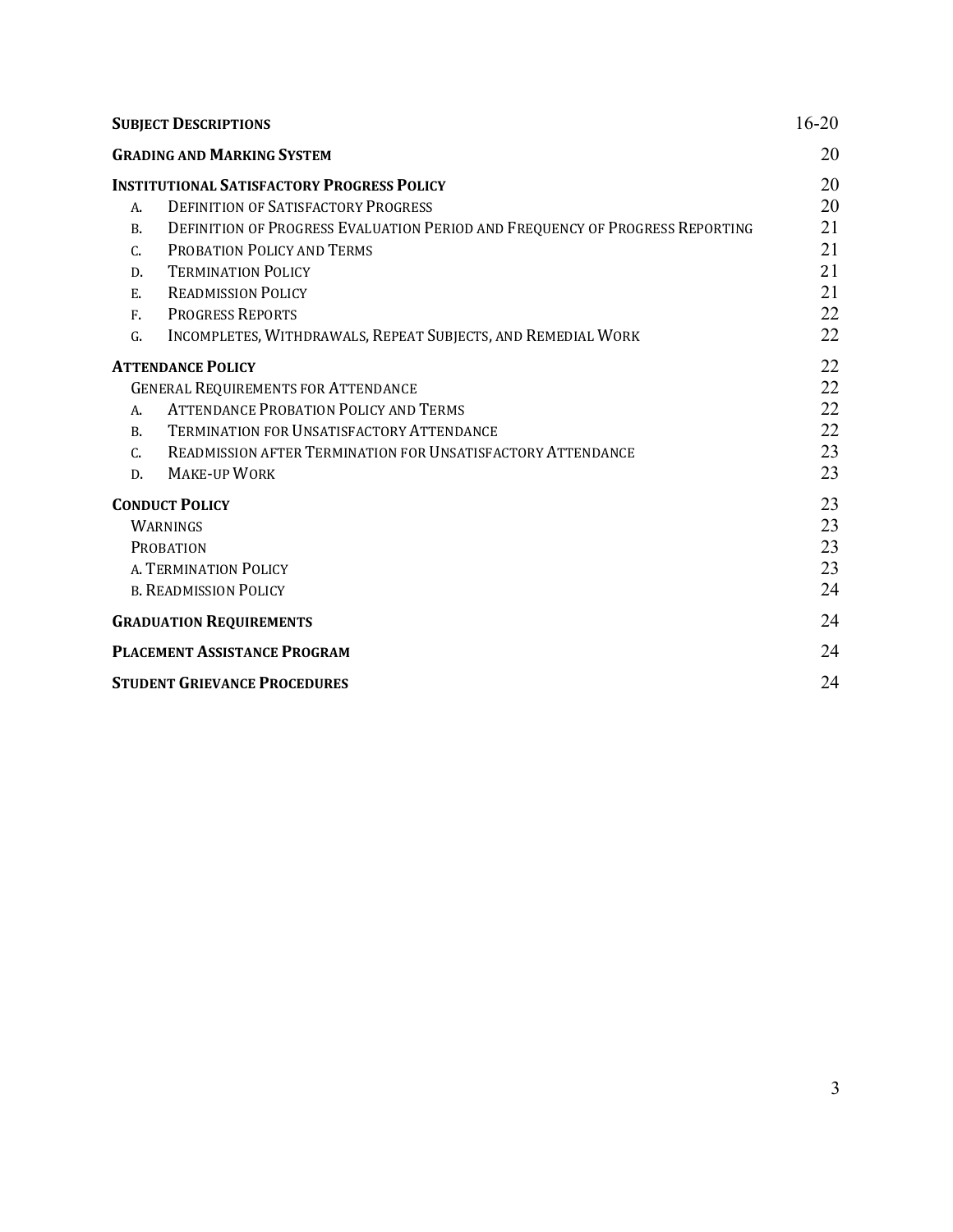### National Laser Institute

#### **Contact Information**

3850 W. Northwest Highway Dallas, TX 75220 Website: www.nationallaserinstitute.com Email: Louis@nationallaserinstitute.com

#### **Headquarters**

16601 North 90th St. Scottsdale, AZ 85260 Phone: (480) 222-4397 Fax: (480) 609-4847 Website: www.nationallaserinsitute.com Email: louis@nationallaserinstitue.com

Volume XIII Effective Date: January 2020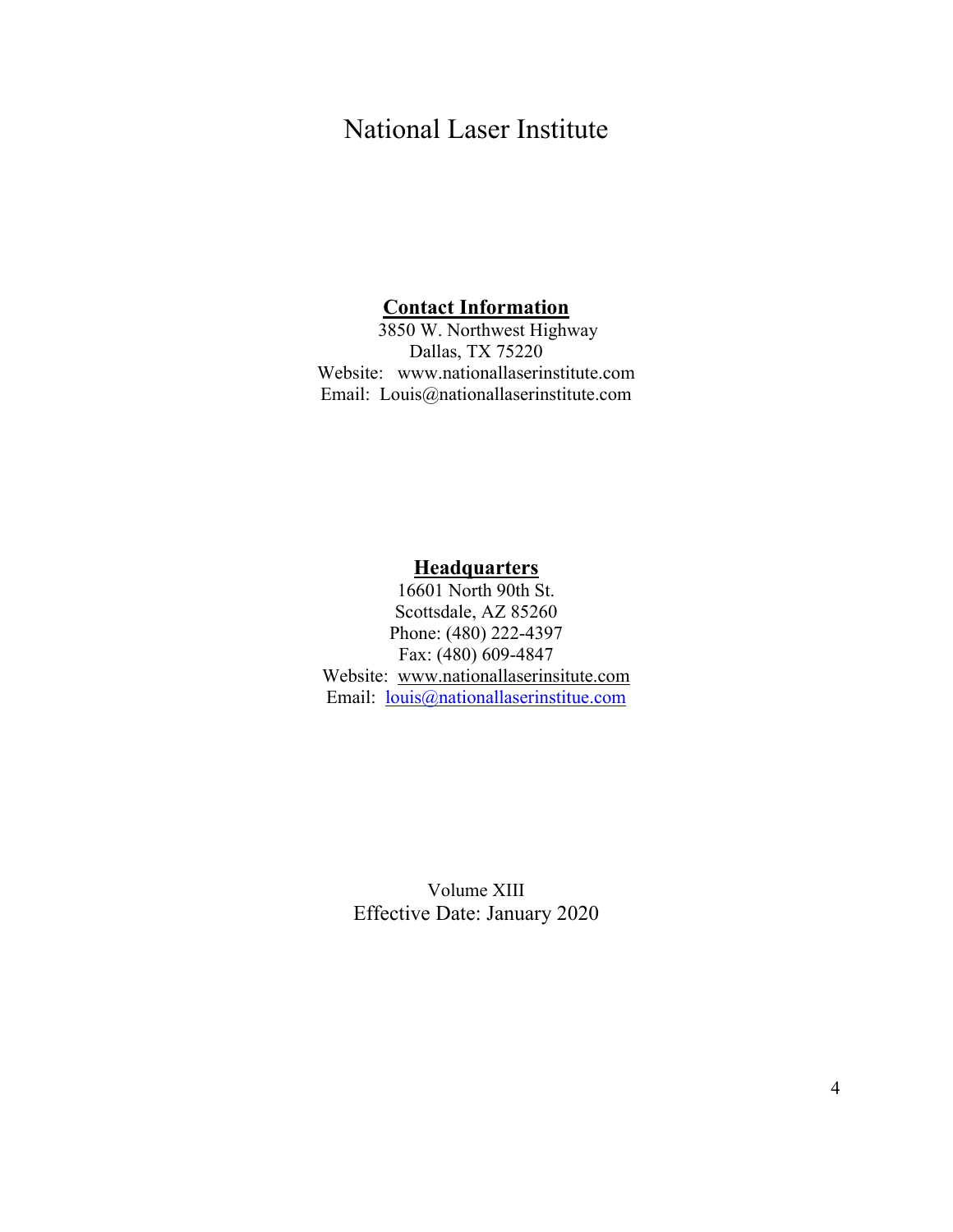### **Historical Account**

National Laser Institute (NLI) is a leading provider of medical aesthetic training programs in the United States. Our courses provide students with the skills, knowledge and technical ability preparing them to work in the medical aesthetics industry. National Laser Institute was founded in 2004 and became the first training program in Arizona approved by the Arizona Radiation Regulatory Commission as a training institution for cosmetic laser procedures. In 2005, The Arizona Board for Private Post-Secondary Education licensed National Laser Institute as a vocational training program in the state of Arizona. In 2011, we opened our new training facility in Dallas, Texas.

NLI offers courses to not only students who are looking for a new career as a laser technician, but also to physicians, nurses and other health professionals desiring continuing education. The American Academy of Family Physicians has reviewed National Laser Institute's Continuing Medical Education (CME) courses and approved them for up to 66 prescribed credits. The Arizona Nurses' Association, an accredited approver by the American Nurses Credentialing Center's Commission on Accreditation, approves National Laser Institute courses for continuing education credits. The Nevada State Board of Nursing has approved National Laser Institute as a provider of Continuing Education for nurses.

National Laser Institute has educated students from all over the United States, Canada and around the world.

### **Description of Available Space**

National Laser Institute operates in a 5,000 square foot facility in Dallas, equipped with 6 clinical rooms, a large classroom, and administrative offices.

The training will be performed using the following equipment:

- Forte IPL/800 Diode Laser, manufactured by Quanta
- Evo Light 755/1064 Laser, manufactured by Quanta
- GentleMax Pro 755/1064 Laser, manufactured by Syneron/Candela
- Max G and Y IPL, manufactured by Cynosure
- 1540nm Fractional, manufactured by Cynosure
- 2940nm, manufactured by Cynosure
- Tempsure, manufactured by Cynosure
- S GentleMax Pro 755/1064 Laser, manufactured by Syneron/Candela
- Q-Plus T Tattoo Removal, manufactured by Quanta
- Etwo and E Matrix, manufactured by Syneron/Candela
- Velashape, manufactured by Syneron/Candela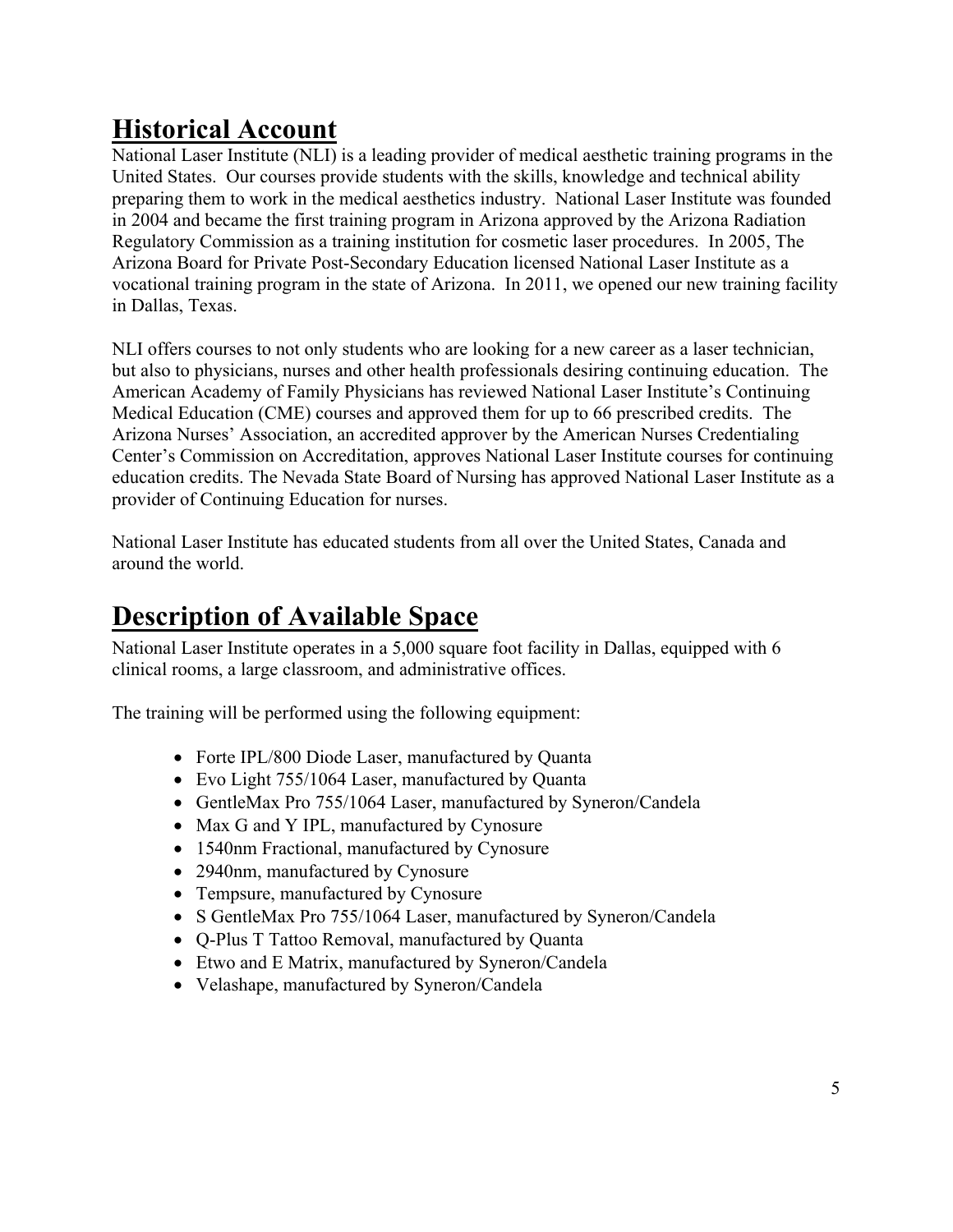#### **Names of Trustees, Directors, Officers, and Owners**

**Board Members**  Louis Silberman, Member **Owners with more than 20% stake:**  Louis Silberman

### **List of Key Staff and Faculty**

#### **National Laser Institute**, **Dallas, TX**

**Executive Team**  Louis Silberman, President

#### **School Director**

Bianca Rios

#### **Key Staff**

*Administration*  Bianca Rios Ian Bowman

#### **Faculty and Lead Instructors**

Bianca Rios, School Director Sandra Nash, Instructor Ami Montague, Instructor Monica Smith, Instructor Evee Jackson, Instructor Shanna Fletcher, Instructor Keilee Williams, Instructor Vania Moore, Instructor Yvonne Jackson, Instructor Melissa Miller, Instructor

#### **National Laser Institute Representatives**

Crissy Noble, Admissions Director

| Andrea Amico | Justin Noble  |
|--------------|---------------|
| Ann Burke    | Kathy Nowicki |
| Ashlee Penix | Marc Flippo   |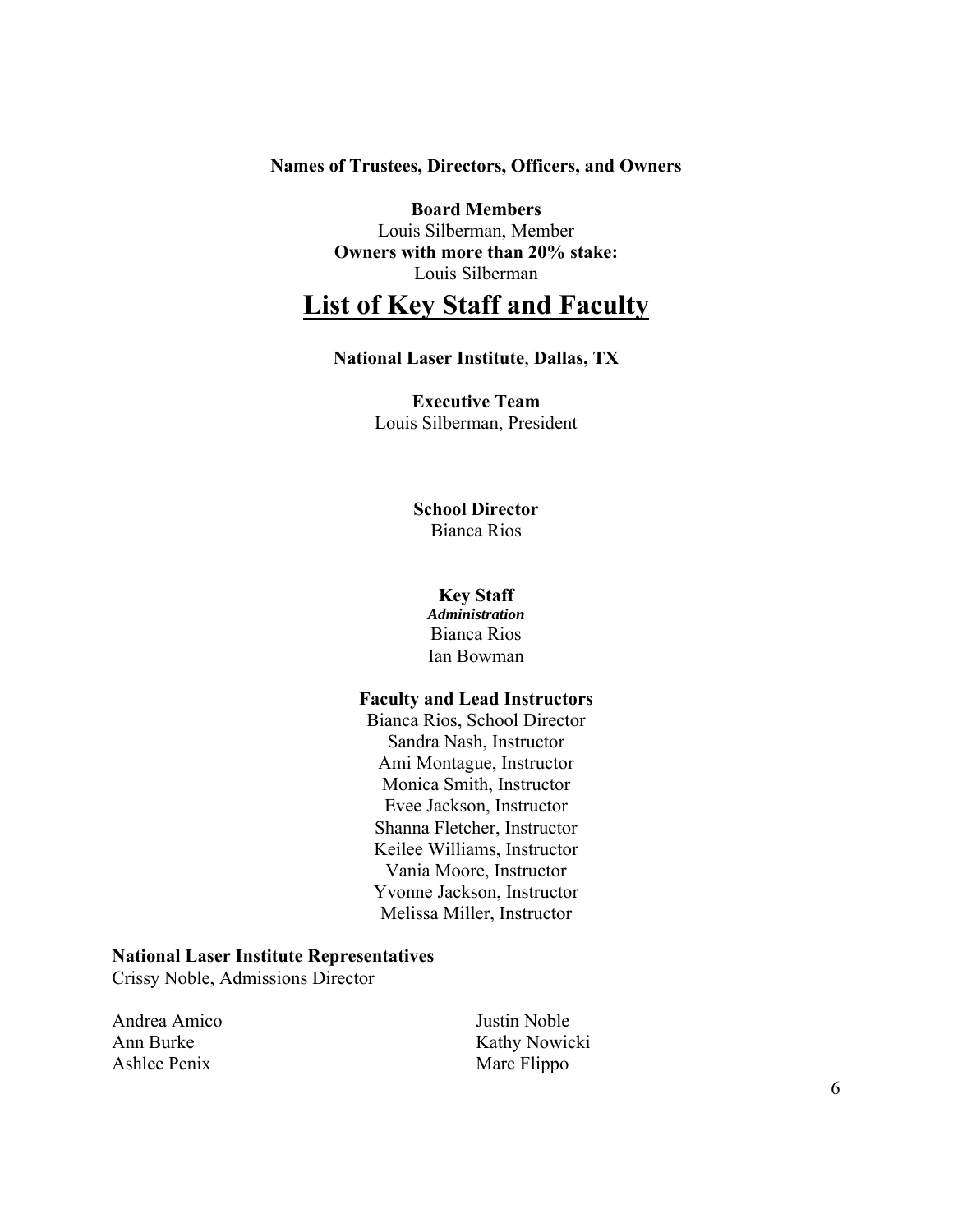Ashley Scully Danielle Gabrielli Delora Noble Hinal Patel Ian Bowman Jennifer Simpson

Martin Foxall Pooja Bhakta Yvi Roderus Zellie Oroc

### **Tuition Cost, Fees, Scholarship Terms, Educational Loans and Grants**

**Comprehensive Laser Plus: Laser and Intense Pulsed Light Technician Training** (120 Hours) Tuition \$10,950.00 **Laser Hair Removal Training** (64 Hours) Tuition \$4,250.00 **Laser Didactic: Apprentice in Training** (40 Hours) Tuition \$1,000.00

Tuition includes the cost of written materials and handouts. No additional fees will be assessed of students. Students are responsible for their own room and board. Students are required to wear appropriate attire in clinic and may need to purchase scrubs. Optional reading may be purchased by students but is not required.

All tuition rates are subject to change without notice. The changed rates will be applied to newly signed contracts and will not affect existing contracts.

National Laser Institute offers scholarships in amounts ranging from \$200 to \$1,350. All students are eligible to apply. The scholarships are to promote diversity and are awarded according the scholarship policy listed below.

#### **Scholarship Policy**

National Laser Institute awards some scholarships every year to enrich the economic diversity of our school community. The deadline for applying for a scholarship is 3 weeks prior to the first day of class for the session. Applications and additional scholarship information can be requested from the NLI office. Completed applications must be turned in to the office of the President by mail or may be emailed to  $info(\hat{\omega})$  national laser institute.com.

Scholarships are given to promote economic diversity among the student population. National Laser Institute is committed to offering scholarships to low-income students, with earnings less than 80% of the mean income in their area. Scholarships are reviewed based on economic need. National Laser Institute believes that this policy will enhance the learning community.

#### **Educational Loans and Grants**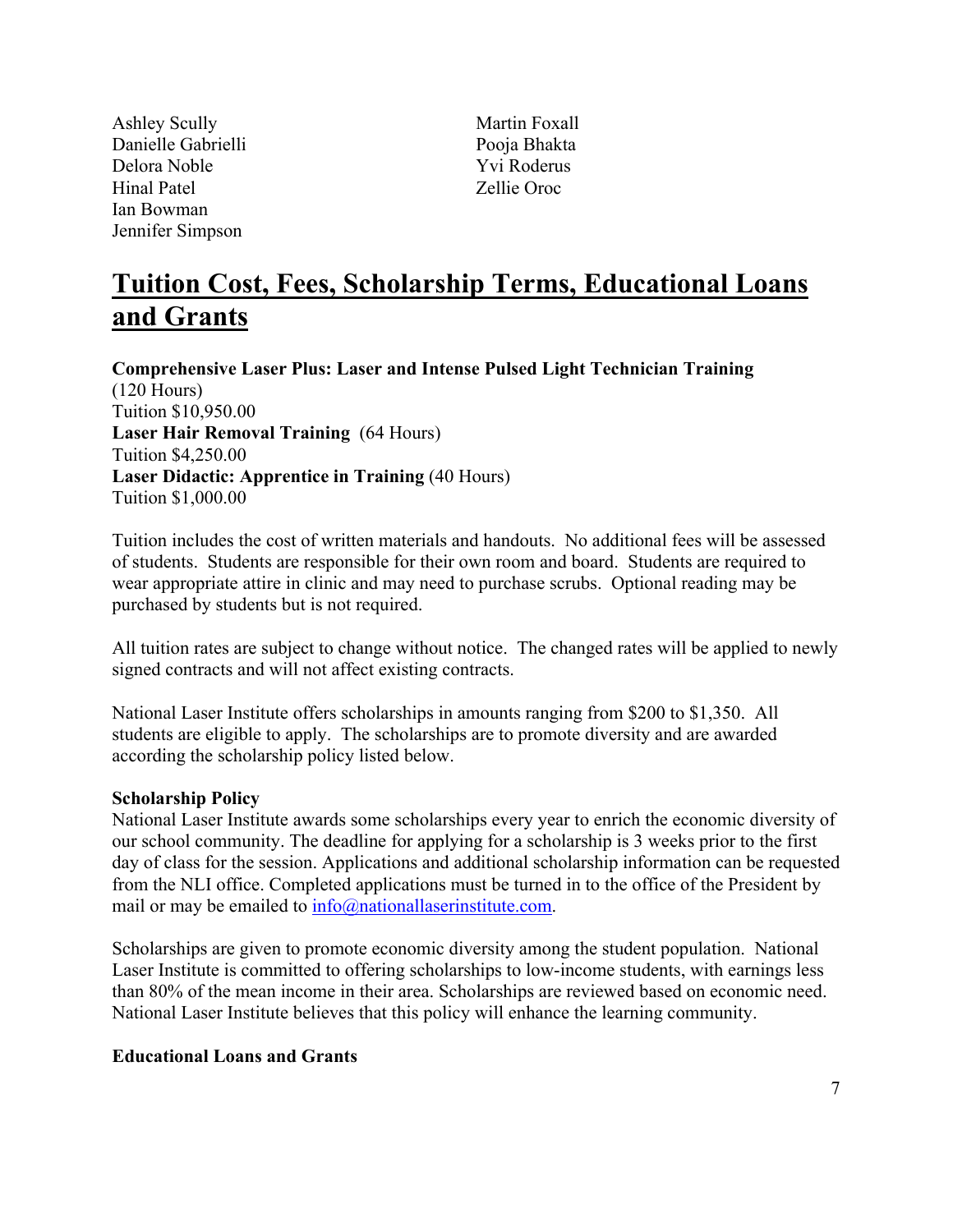Educational Loans are provided to qualified applicants. Sallie Mae is the primary lender and National Laser Institute also lends through TFC Credit Corporation. Many other loan and grant programs serve students and National Laser Institute provides information to applicants about some of these programs. The applicant is responsible for contacting sources of funding and applying for them to see if they are eligible.

### **2020 Academic Calendar**

#### **Course Commencement Dates**

| <b>Daytime Intensives:</b> Monday – Friday 9:00 a.m. $-$ 6:00 p.m. / 14 total sessions |
|----------------------------------------------------------------------------------------|
| Saturday-Sunday 9:00 a.m. $-6:00$ p.m. / 28 total sessions                             |

#### **HOLIDAYS:**

Christmas Christmas Eve Day after Christmas **Thanksgiving** New Years Day

### **School Hours of Operation**

National Laser Institute is open Monday – Sunday, from 9:00 am – 6:00 pm. Breaks are taken in the mid-morning at 11 am for 15 minutes, a lunch break is at 1 pm for an hour and another 15 minute break is given in the mid-afternoon at 4 pm.

### **Enrollment Policy**

#### **General Information for Admission**

Applicants must be at least 18 years of age and submit a complete application for admission and a deposit of \$200 (see page 10 for refund policy)

National Laser Institute does not require applicants to take an entrance exam.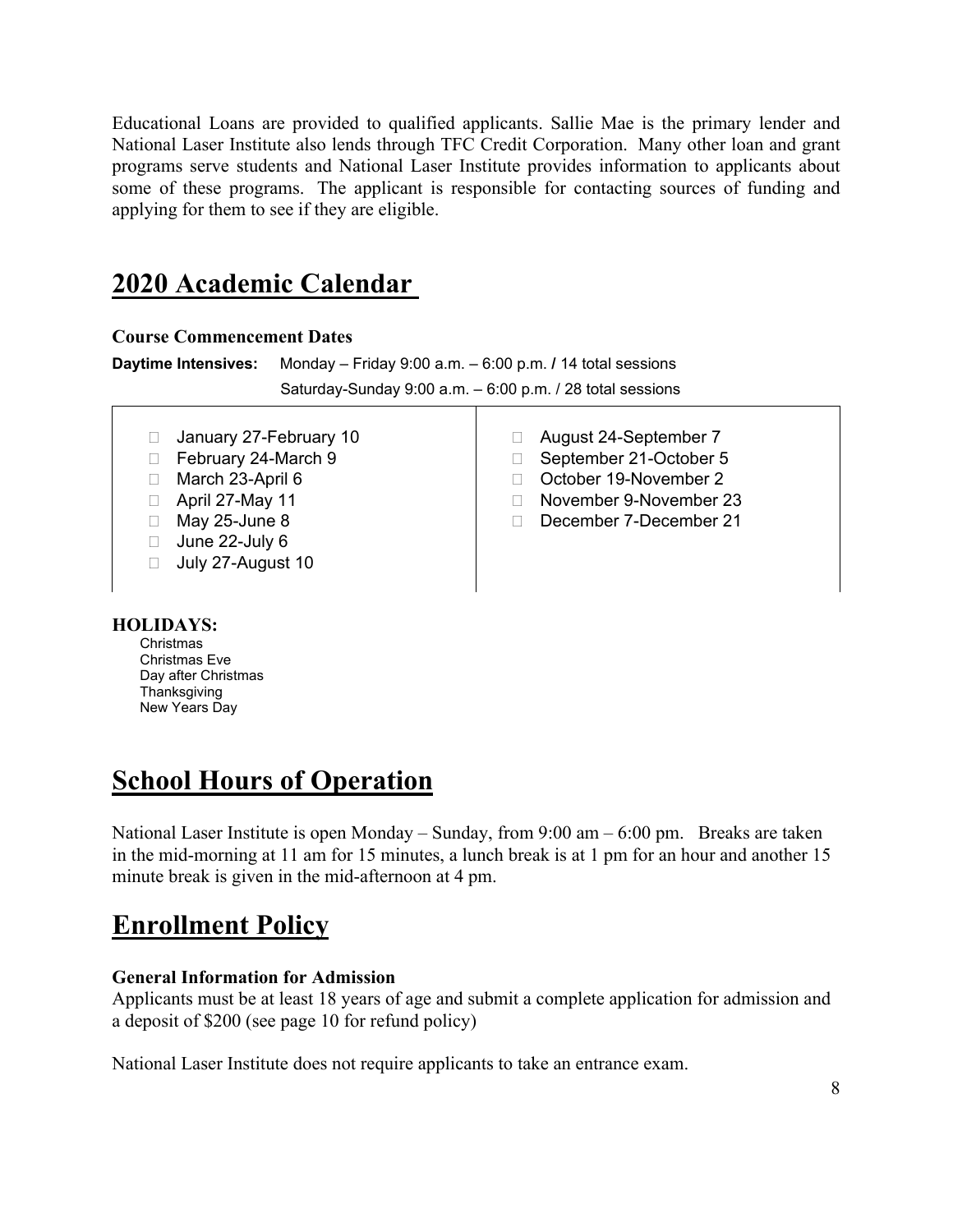In accordance to *Title 40, Texas Administrative Code, Section 807.130,* National Laser Institute will not start students after the third day of classes during any given term.

#### **Admission Requirements**

National Laser Institute shall only admit students who satisfactorily demonstrate they are able to complete the NLI training. In order to be admitted each applicant must show proof of one of the following:

- 1. Submit proof of 18 years of age and proof of graduation from High School (Diploma) or proof of having passed the General Education Test (GED); or
- 2. Successful completion or the equivalent of one full-time academic semester (12 academic semester hours) or academic quarter (18 academic quarter hours) at an accredited college, university, or other postsecondary school;

Evidence shall be maintained in each student's file to show the admissions requirements have been met. A full refund of all monies paid and a full release from all obligations shall be due, as determined by the Commission, to any student for whom the school cannot establish that the admission requirements were met.

#### **Receipt of Enrollment Policy**

Prior to enrollment, National Laser Institute will supply each prospective student a catalog, enrollment agreement and the enrollment policy with the following:

- 1. A school catalog and program outline
- 2. A schedule of tuition, fees, and other charges;
- 3. The cancellation and refund policy;
- 4. The progress and grievance policies and attendance policies;
- 5. The rules of operation and conduct;
- 6. If available, the average starting salary per pay period and annually for the prospective student's stated occupation, and information regarding the number of job openings in the program objective field in a specified area within the last 12 months, including the name of the information source;
- 7. The regulations pertaining to incomplete grades;
- 8. Written and verbal information regarding loans and grants and their differences
- 9. The requirements for any state or national licensing, certifications, or registrations;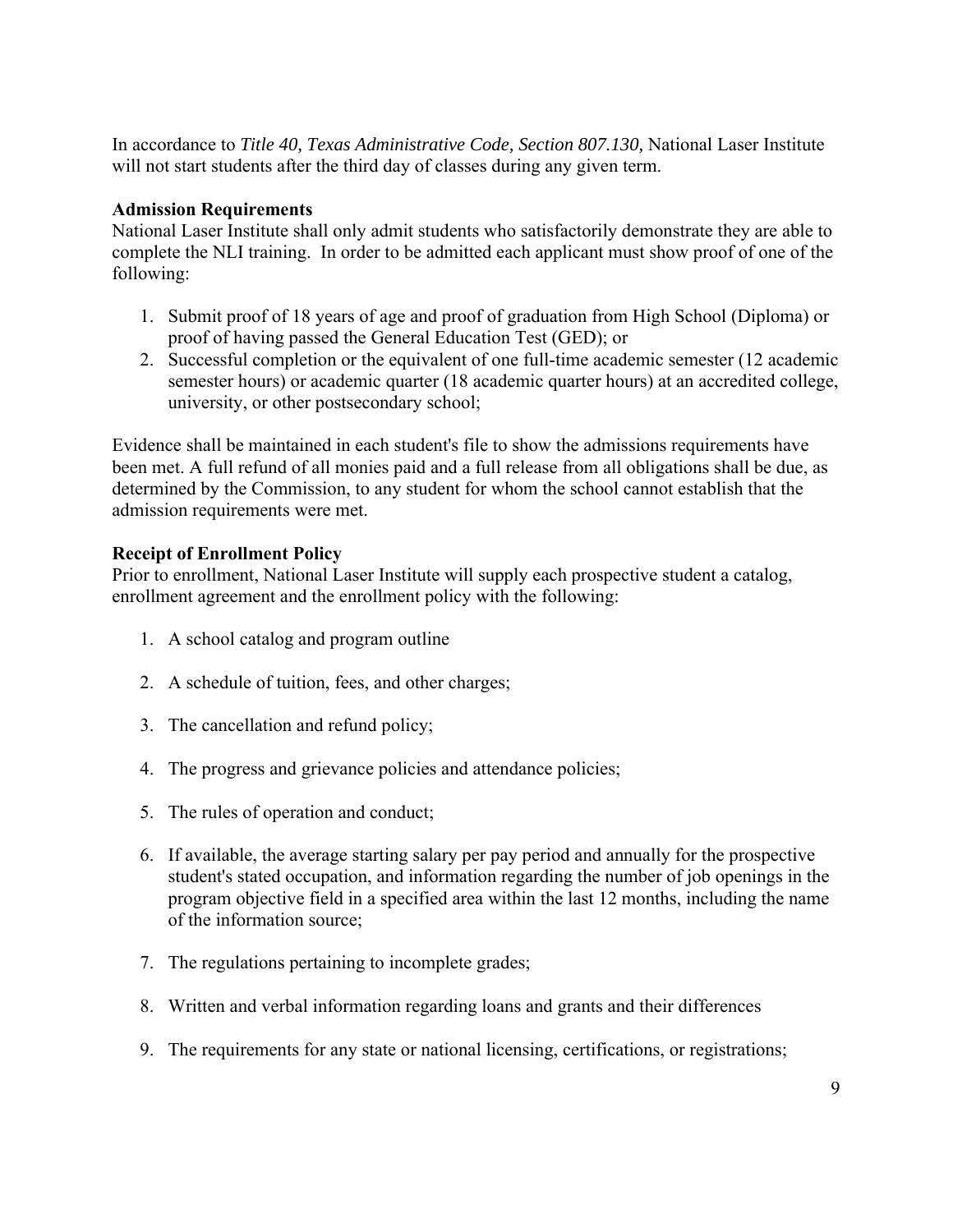- 10. The exam passage rates for programs that prepare students for state licensing, certification, or registration exams;
- 11. The job placement and employment data for the stated occupation as required in this chapter; and
- 12. Notice of all policies related to program interruption prior to completion and written information informing the student that if the student withdraws, it is the student's responsibility to inform National Laser Institute.

National Laser Institute does not award credit hours and therefore students are not affected by the potential limitations of transferability.

Should a school have an articulation agreement with an accredited college or university, or other postsecondary school, such information shall be provided to the student, including any known agreement limitations. Such schools shall also provide a list of known Texas postsecondary schools that accept any or all of the credit hours so earned.

National Laser Institute requires each student to acknowledge receipt of each piece of information or documentation as set forth in this section by initialing each page and providing a complete signature at the end of the receipt of the enrollment policy form.

A copy of the receipt of the enrollment policies form will be provided to the student and a copy maintained as a part of the student's files.

A copy of the enrollment agreement form will be provided to the student and a copy maintained as a part of the student's file.

### **Granting Credits for Previous Education or Training**

An enrolling student may be granted credit for prior education. to apply for consideration of credit, a written request with documentation of the education/training/experience must be submitted to the school director no later than five business days prior to the first day of classes for the term.

### **Institutional Refund Policy**

**Rejection:** An applicant rejected by the school is entitled to a refund of all monies paid.

#### **Cancellation Policy**

A full refund will be made to any student who cancels the enrollment contract within 72 hours (until midnight of the third day excluding Saturdays, Sundays and legal holidays) after the enrollment contract is signed. A full refund will also be made to any student who cancels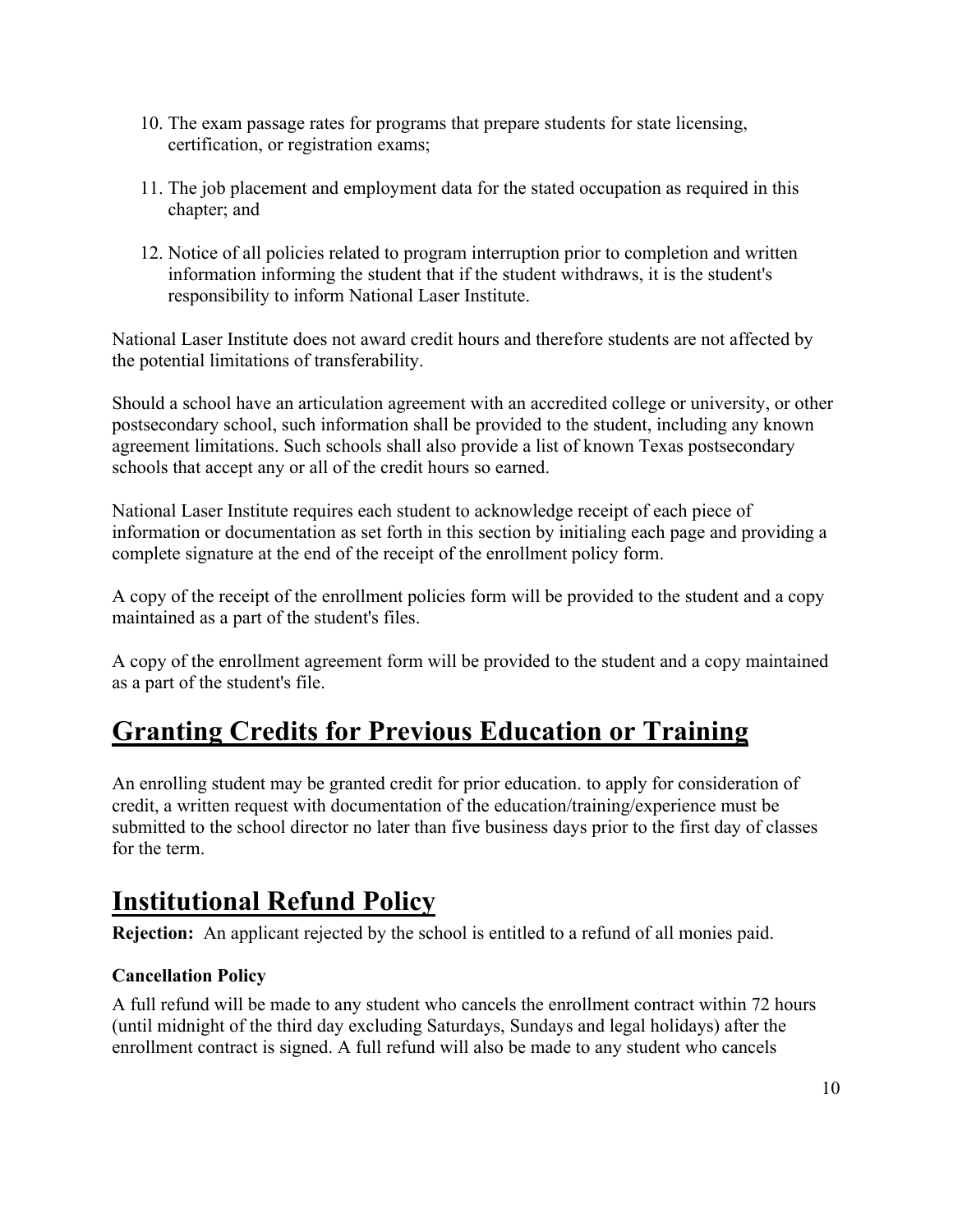enrollment within the student's first three scheduled class days, except that the school may retain not more than \$100 in any administrative fees charged, as well as items of extra expense that are necessary for the portion of the program attended and stated separately on the enrollment agreement.

#### **Refund Policy**

1. The student is not required to pay tuition during the first week of the program.

2. Refund computations will be based on scheduled course time of classes through the last documented day of an academically related activity. Leaves of absence, suspensions and school holidays will not be counted as part of the scheduled classes.

3. The effective date of termination for refund purposes will be the earliest of the following: (a) the date of termination, if the student is terminated by the school; (b) the date of receipt of written notice from the student; or (c) the first of the following dates when the student's participation in an academically related activity cannot be documented: at the end of the first week of each academic term, at the end of the first month of each academic term, at the midpoint of each academic term, and at the end of each academic term.

 4. If tuition and fees are collected in advance of entrance, and if after expiration of the 72 hour cancellation privilege the student does not enter school, not more than \$100 in any administrative fees charged shall be retained by the school for the entire residence program or synchronous distance education course.

5. If a student enters a residence or synchronous distance education program and withdraws or is otherwise terminated, the school or college may retain not more than \$100 in administrative fees charged for the entire program. The minimum refund of the remaining tuition and fees will be the pro rata portion of tuition, fees, and other charges that the number of hours remaining in the portion of the course or program for which the student has been charged after the effective date of termination bears to the total number of hours in the portion of the course or program for which the student has been charged, except that a student may not collect a refund if the student has completed 75 percent or more of the total number of hours in the portion of the program for which the student has been charged on the effective date of termination. 1

6. Refunds for items of extra expense to the student, such as books, tools, or other supplies should be handled separately from refund of tuition and other academic fees. The student will not be required to purchase instructional supplies, books and tools until such time as these materials are required. Once these materials are purchased, no refund will be made. For full refunds, the school can withhold costs for these types of items from the refund as long as they were necessary for the portion of the program attended and separately stated in the enrollment agreement. Any such items not required for the portion of the program attended must be included in the refund. 7. A student who withdraws for a reason unrelated to the student's academic status after the 75 percent completion mark and requests a grade at the time of withdrawal shall be given a grade of "incomplete" and permitted to reenroll in the course or program during the 12-month period following the date the student withdrew without payment of additional tuition for that portion of the course or program.

 8. A full refund of all tuition and fees is due and refundable in each of the following cases: (a) an enrollee is not accepted by the school; (b) if the course of instruction is discontinued by the school and this prevents the student from completing the course; or (c) if the student's enrollment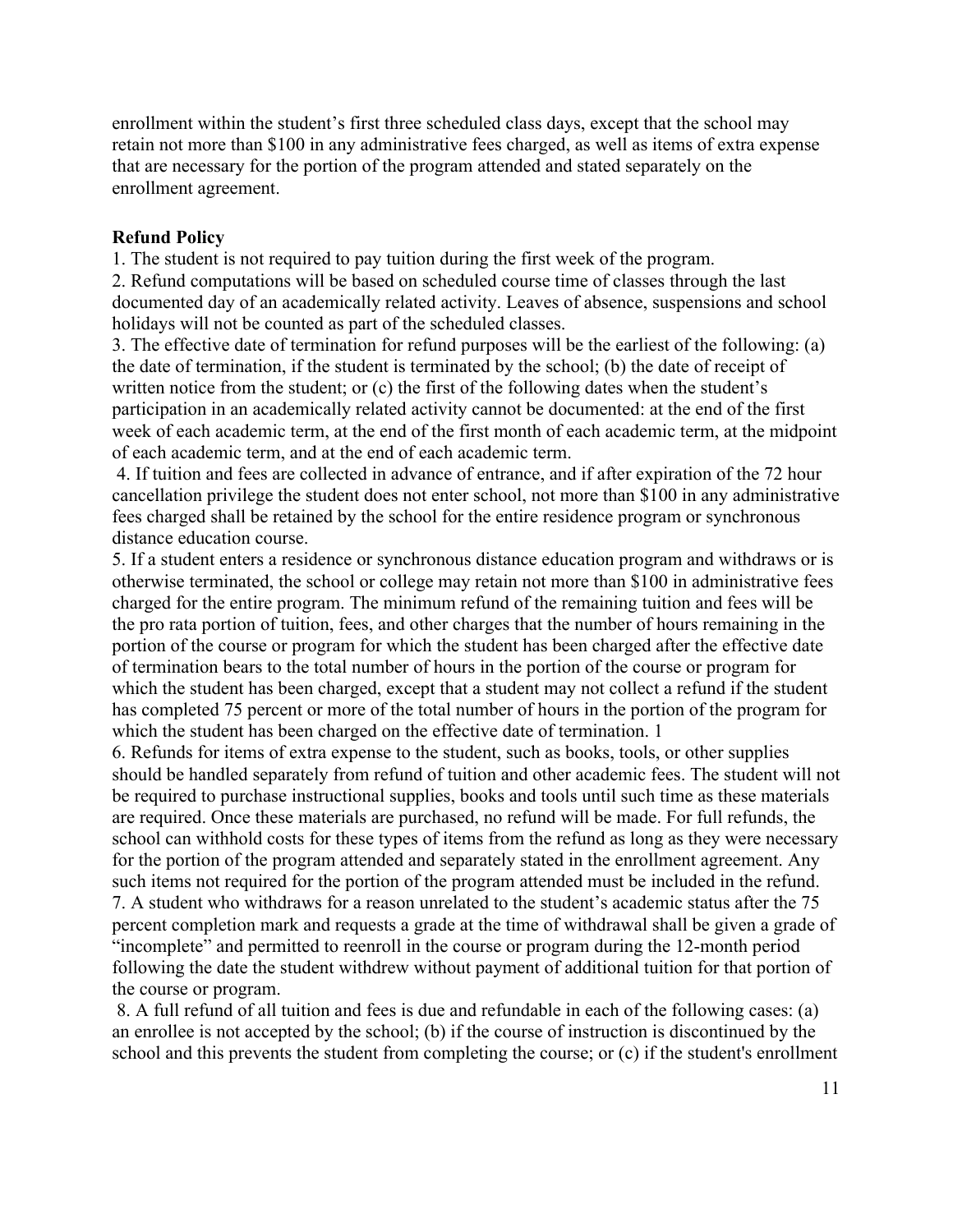was procured as a result of any misrepresentation in advertising, promotional materials of the school, or representations by the owner or representatives of the school.

 *A full or partial refund may also be due in other circumstances of program deficiencies or violations of requirements for career schools and colleges.* 

#### **Refund Policy for Students Called to Active Military Service.**

A student of the school who withdraws from the school as a result of the student being called to active duty in a military service of the United States or the Texas National Guard may elect one of the following options for each program in which the student is enrolled:

- a) if tuition and fees are collected in advance of the withdrawal, a pro rata refund of any tuition, fees, or other charges paid by the student for the program and a cancellation of any unpaid tuition, fees, or other charges owed by the student for the portion of the program the student does not complete following withdrawal;
- b) a grade of incomplete with the designation "withdrawn-military" for the courses in the program, other than courses for which the student has previously received a grade on the student's transcript, and the right to re-enroll in the program, or a substantially equivalent program if that program is no longer available, not later than the first anniversary of the date the student is discharged from active military duty without payment of additional tuition, fees, or other charges for the program other than any previously unpaid balance of the original tuition, fees, and charges for books for the program; or
- c) the assignment of an appropriate final grade or credit for the courses in the program, but only if the instructor or instructors of the program determine that the student has:
	- 1. satisfactorily completed at least 90 percent of the required coursework for the program; and
	- 2. demonstrated sufficient mastery of the program material to receive credit for completing the program.

The payment of refunds will be totally completed such that the refund instrument has been negotiated or credited into the proper account(s), within 60 days after the effective date of termination.

### **Program Outline**

### **The Comprehensive Laser Plus: Laser and Intense Pulsed Light Technician**

#### **Program Description**

The Comprehensive Laser Plus: Laser and Intense Pulsed Light Technician Training program provides the student the opportunity to acquire the education and technical skills that will allow them to attain fulfilling and productive careers in the medical spa and cosmetic laser industry. They will be trained to work at physicians offices and medical spas as a Laser Hair Removal Apprentice, Laser Technicians, Laser Safety Officers, Intense Pulsed Light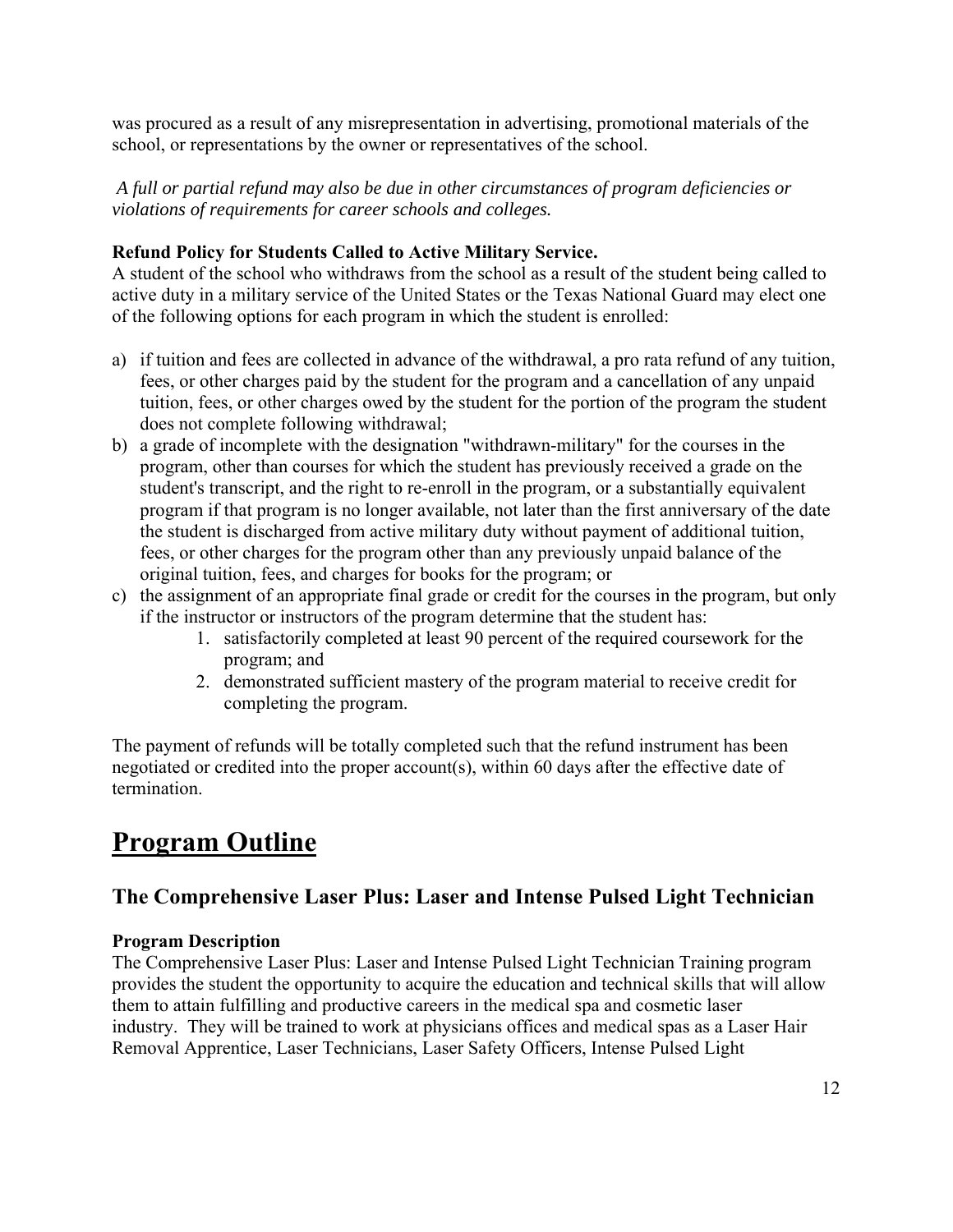Technicians, Cosmetic Laser Technician, Aesthetic Laser Technician, Medical Aesthetician and related job titles. After their 100 supervised treatments are performed, they will be eligible for more advanced positions such as Laser Hair Removal Technician.

This program delivers high quality education within a convenient time frame. The student is challenged in an environment with state-of-the-art training by providing an array of modern equipment and curriculum, which reflects current industry standards.

NLI feels a deep responsibility to the students, parents, and business community, which we serve and strives for excellence.

#### **Subject Listing and Course Description**

The Comprehensive Laser Plus: Laser and Intense Pulsed Light Technician Training curriculum covers topics in subjects that provide a strong foundation for an entry level technician. The didactic portion of the course includes education on anatomy and physiology of hair and skin, laser bio-physics and tissue interaction, laser safety including regulations, CPR. These subjects are listed below:

| Course<br>SubjectNo.  | Title                                                           | Lecture<br>Hours | Lab Hours | <b>Total Clock</b><br>Hours |
|-----------------------|-----------------------------------------------------------------|------------------|-----------|-----------------------------|
| NLI <sub>1</sub>      | Anatomy Hair and Skin                                           | 8                |           | 8                           |
| NLI <sub>2</sub>      | Laser Physics - Tissue<br>Interaction                           | 8                |           | 8                           |
| NLI 3                 | Laser Safety                                                    | 8                |           | 8                           |
| NLI <sub>4</sub>      | <b>Medical Considerations</b>                                   | 8                |           | 8                           |
| NLI 5a                | Technical Considerations:<br>Laser Energy                       | 4                |           |                             |
| NLI 5b                | <b>Medical Considerations:</b><br><b>Clients and Colleagues</b> | 4                |           |                             |
| LHR.<br>Clinical      | Clinical LHR, Laser and IPL<br>Training                         |                  | 24        | 24                          |
| Cosmetic<br>Clinical  | <b>Cosmetic Clinical</b><br>Treatments                          | 8                | 56        | 64                          |
|                       |                                                                 |                  |           |                             |
| Total<br><b>Hours</b> |                                                                 | 40               | 80        | 120                         |

#### **Fee Breakdown**

Tuition: \$10,950

Tuition includes course reader and all materials necessary to complete the course. Use of equipment and supplies is all included. Students must buy their own scrubs to wear in the clinic.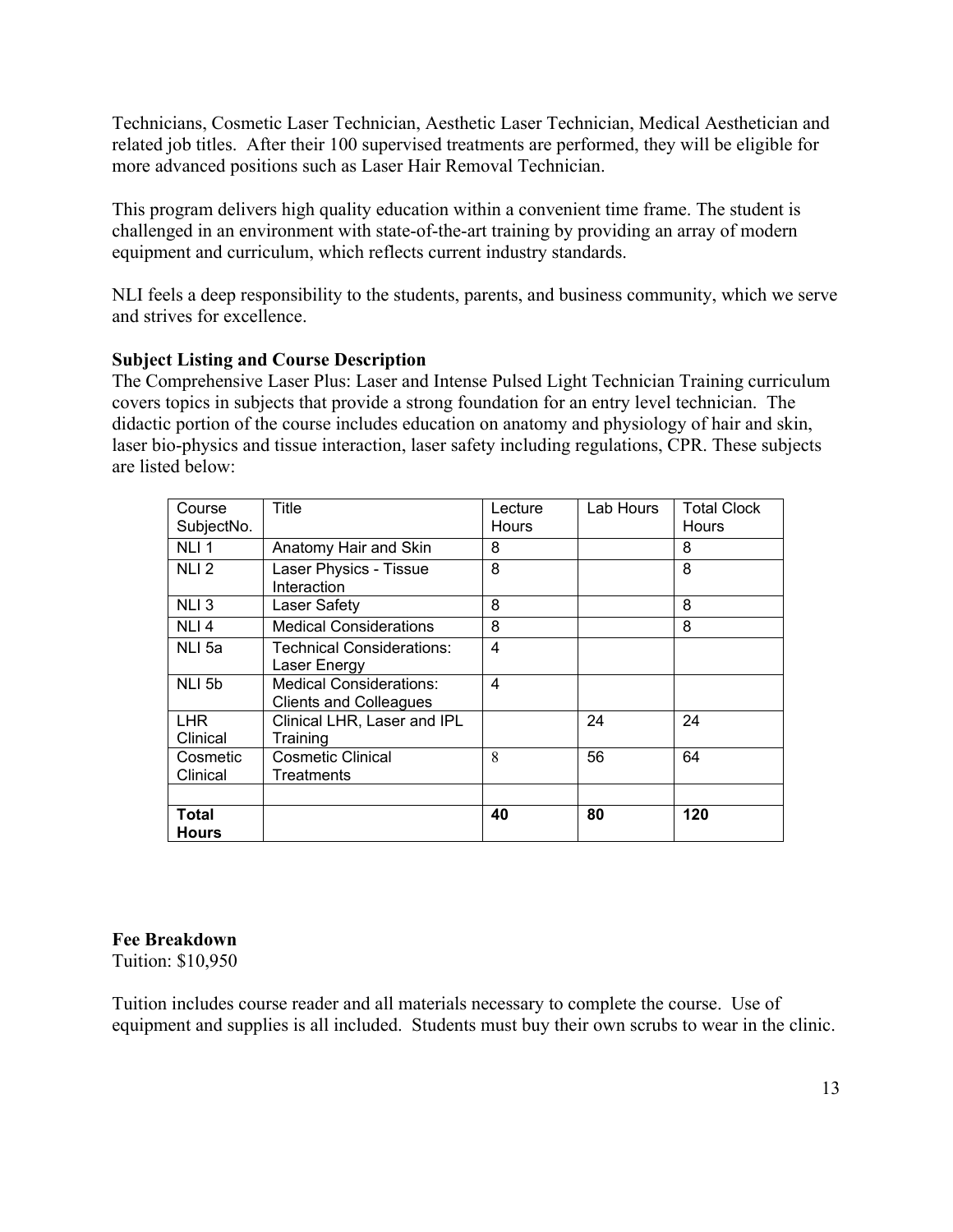#### **Laser Hair Removal Training**

#### **Program Description**

The Laser Hair Removal Training program provides the student with the opportunity to acquire the education and technical skills that will allow them to attain fulfilling and productive careers in the medical spa and cosmetic laser industry. They will be trained to work at physician offices and medical spas as a Laser Hair Removal Apprentice, Laser Technicians, Laser Safety Officers, Intense Pulsed Light Technicians, Cosmetic Laser Technician, Aesthetic Laser Technician, Medical Aesthetician and related job titles. After 100 supervised Laser Hair Removal treatments are performed the candidate is eligible for more advanced positions such as Laser Hair Removal Technician. A portion of the 100 treatments are completed in this class and the remaining treatments must be completed in a place of work or for a fee in additional training.

This program delivers high quality education within a convenient time frame. The student is challenged in an environment with state-of-the-art training by providing an array of modern equipment and curriculum, which reflects current industry standards.

NLI feels a deep responsibility to the students, parents, and business community, which we serve and strives for excellence.

#### **Subject Listing and Course Description**

The Laser Hair Removal Training curriculum covers topics in subjects that provide a strong foundation for an entry level technician or apprentice-in-training. The didactic portion of the course includes education on anatomy and physiology of hair and skin, laser bio-physics and tissue interaction, laser safety including regulations, hazards and CPR. The clinical training provides the student with valuable hands-on-training in a luxury medical spa setting. The subjects are listed below:

| <b>COURSE</b><br><b>SUBJECT</b><br>No. | <b>TITLE</b>                                                      | <b>LECTURE</b><br><b>HOURS</b> | LAB<br><b>HOURS</b> | TOTAL<br><b>CLOCK</b><br><b>HOURS</b> |
|----------------------------------------|-------------------------------------------------------------------|--------------------------------|---------------------|---------------------------------------|
| NLI <sub>1</sub>                       | <b>ANATOMY HAIR AND SKIN</b>                                      | 8                              |                     | 8                                     |
| NLI <sub>2</sub>                       | <b>LASER PHYSICS - TISSUE</b><br><b>INTERACTION</b>               | 8                              |                     | 8                                     |
| NLI <sub>3</sub>                       | <b>LASER SAFETY</b>                                               | 8                              |                     | 8                                     |
| NLI <sub>4</sub>                       | <b>MEDICAL CONSIDERATIONS</b>                                     | 8                              |                     | 8                                     |
| NLI 5A                                 | <b>TECHNICAL</b><br><b>CONSIDERATIONS: LASER</b><br><b>ENERGY</b> | 4                              |                     | 4                                     |
| NLI <sub>5B</sub>                      | <b>MEDICAL CONSIDERATIONS:</b><br><b>CLIENTS AND COLLEAGUES</b>   | 4                              |                     | 4                                     |
| <b>LHR</b><br>Clinical                 | <b>Clinical LHR Training</b>                                      |                                | 24                  | 24                                    |
| <b>TOTAL</b><br><b>HOURS</b>           |                                                                   | 40                             | 24                  | 64                                    |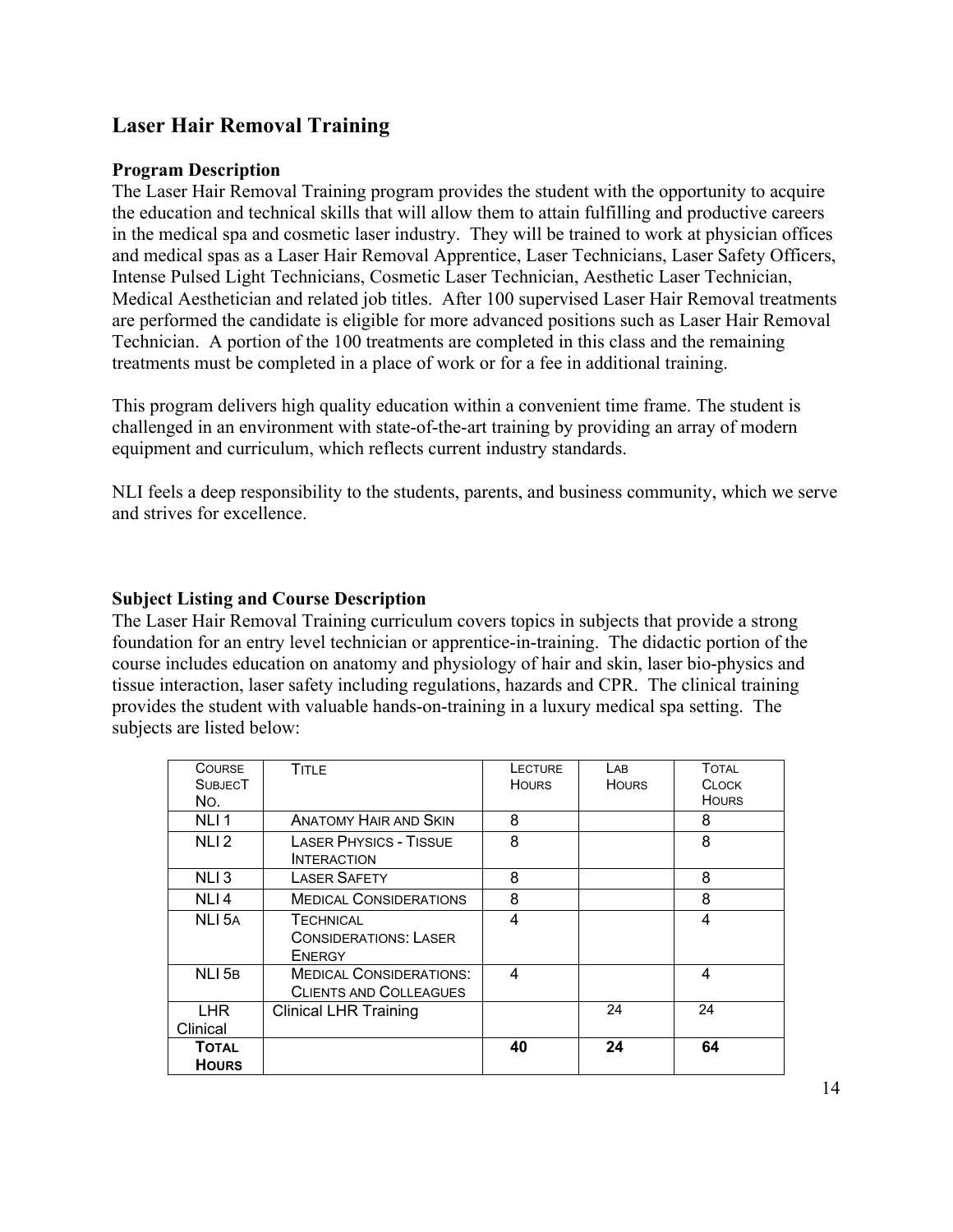**Fee Breakdown**  Tuition \$4,250

Tuition includes course reader and all materials necessary to complete the course. Use of equipment and supplies is all included. Students must buy their own scrubs to wear in the clinic.

#### **Laser Didactic: Apprentice in Training**

#### **Program Description**

The Laser Didactic: Apprentice in Training program provides the student the opportunity to acquire the education and technical skills that will allow them to attain fulfilling and productive careers in the medical spa and cosmetic laser industry. They will be trained to work at physician offices and medical spas as a Laser Hair Removal Apprentice in Training and Laser Safety Officer. They will be prepared to begin their 100 supervised laser hair removal treatments that will make them eligible for more advanced positions such as Laser Hair Removal Technician.

This program delivers high quality education within a convenient time frame. The student is challenged in an environment with knowledgeable instructors who teach the current industry standards.

NLI feels a deep responsibility to the students, and business community, which we serve and strives for excellence.

#### **Subject Listing and Course Description**

The Laser Didactic: Apprentice in Training curriculum covers topics in subjects that provide a strong foundation for an entry level technician. The five day course includes education on anatomy and physiology of hair and skin, laser bio-physics and tissue interaction, laser safety including regulations, hazards and CPR. These subjects are listed below:

| Course<br>SubjectNo. | Title                                                           | Lecture<br><b>Hours</b> | Lab Hours | <b>Total Clock</b><br>Hours |
|----------------------|-----------------------------------------------------------------|-------------------------|-----------|-----------------------------|
| NLI <sub>1</sub>     | Anatomy Hair and Skin                                           | 8                       |           | 8                           |
| NLI <sub>2</sub>     | Laser Physics - Tissue<br>Interaction                           | 8                       |           | 8                           |
| NLI <sub>3</sub>     | Laser Safety                                                    | 8                       |           | 8                           |
| NLI <sub>4</sub>     | <b>Medical Considerations</b>                                   | 8                       |           | 8                           |
| NLI <sub>5a</sub>    | Technical Considerations:<br>Laser Energy                       | 4                       |           | 4                           |
| NLI <sub>5b</sub>    | <b>Medical Considerations:</b><br><b>Clients and Colleagues</b> | 4                       |           | 4                           |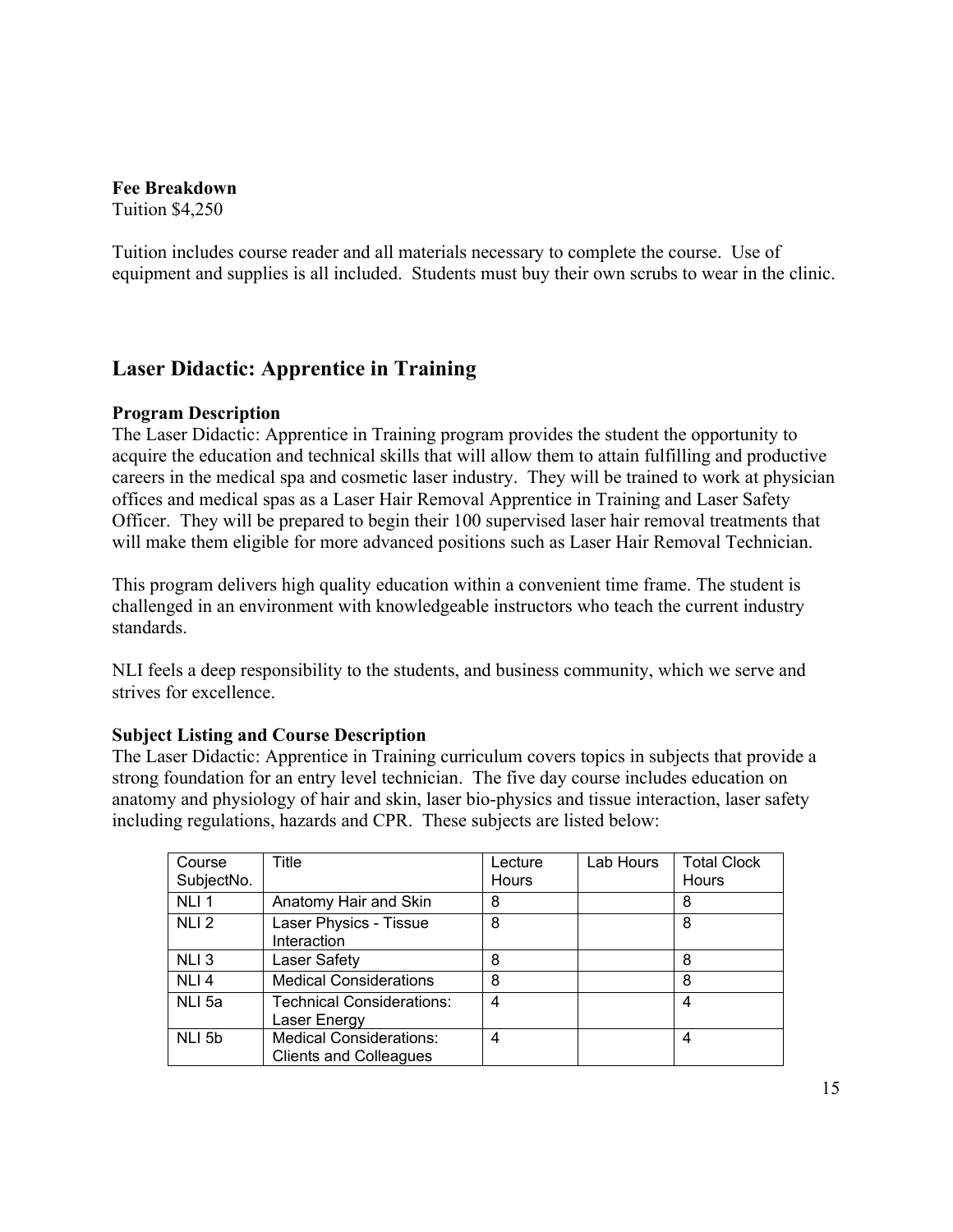| <b>Total</b>       | -- | O | 40<br>_<br>т. |
|--------------------|----|---|---------------|
| .,<br><b>.ours</b> |    |   |               |

#### **Fee Breakdown**

Tuition \$1,000

Tuition includes course reader and all materials necessary to complete the course.

#### **e. Total Contact Hours Required for Satisfactory Completion**

In order for a student to qualify for a Laser Training Apprentice in Training certificate a student must complete the 40 hours of didactic training (Laser Training and Safety) aspect of the course.

#### **f. Length of Program:** 15 days

#### **g. No Special Requirements for Completing Course (must pass).**

#### **h. Certificate of Completion**

Upon completing the course the student will receive a certificate documenting that he or she has received the required training to become a Laser Hair Removal Apprentice in Training.

### **Subject Descriptions**

#### **Objectives of Program:**

- To provide the student with the skills, information and training through thorough and reliable theoretical and practical instruction to successfully complete the 40 hour didactic requirement of the Texas Department of State Health Services.
- To prepare the student with the knowledge and safety background to work in a clinical setting as a Laser Hair Removal Apprentice in Training in Texas or as a laser technician in another state.
- To complete the training necessary to become a Laser Safety Officer.
- To provide an introduction to advanced treatment modalities including Laser Acne treatments, Laser Cellulite Reduction, Radiofrequency, Skin Tightening, Fractional Laser and Non-Ablative Laser Skin Resurfacing, Tattoo Removal, Microneedling and Dermal Infusion. *(Laser Hair Removal Training and Comprehensive Plus cover these topics in more detail)*
- To educate the student in developing professional attitudes and habits necessary for initial employment and career advancement.

#### **Topics**

The training includes 40 hours of training in the following topics as required by Texas Rule 289.302 "Registration and Radiation Safety Requirements for Use of Laser Hair Removal Devices"

- ∙ LHR device safety
- ∙ Laser bio-physics
- ∙ Skin typing
- ∙ Skin reactions and tissue interaction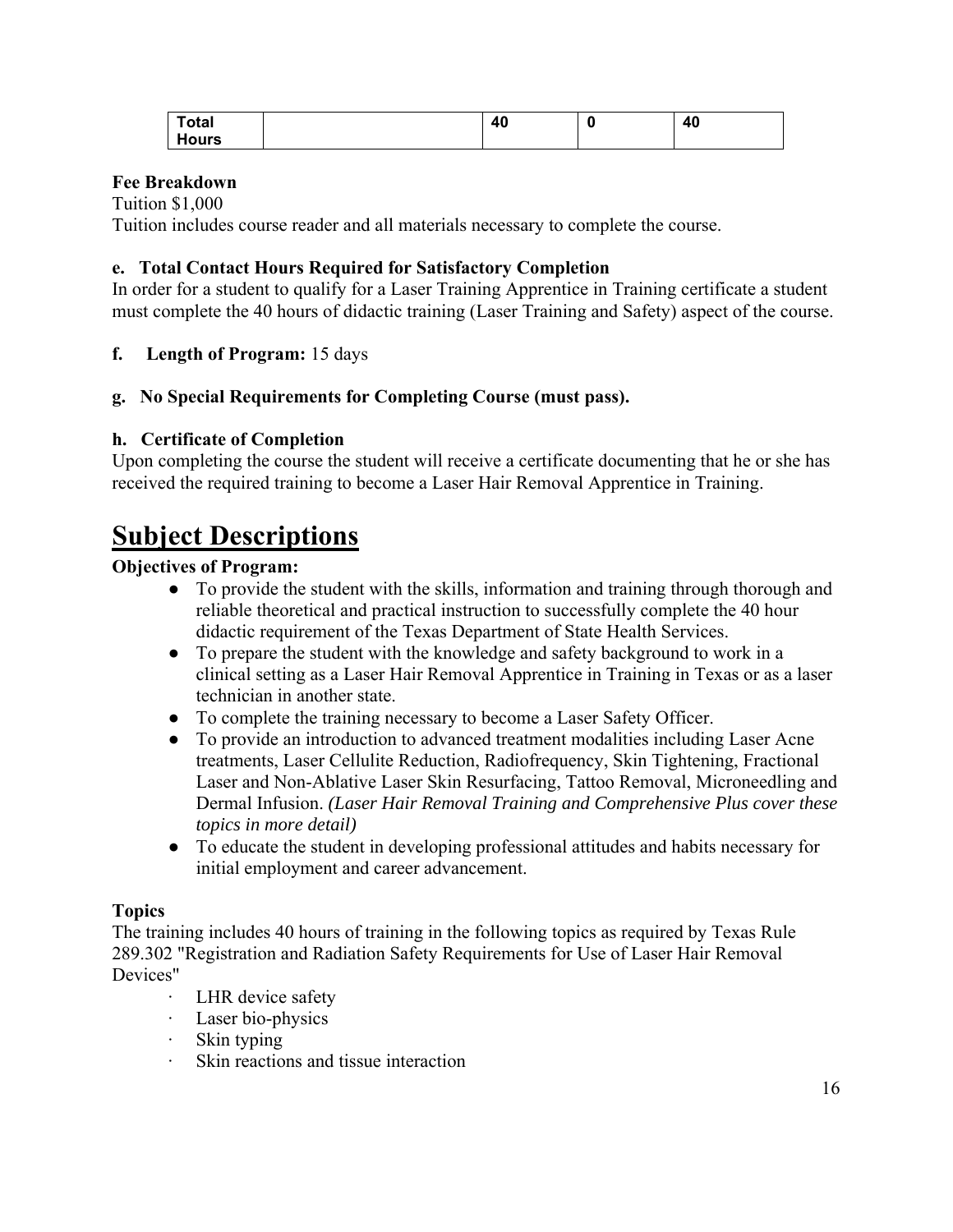- ∙ Treatment protocols
- ∙ Burns
- ∙ Eye protection
- ∙ Emergencies and
- ∙ Post-treatment protocols
- ∙ CPR (cardio-pulmonary resuscitation)
- ∙ Assessment of client's pre-existing conditions
- ∙ Assessment of client's history (previous hair removal procedures by another modality)
- ∙ Assessment of client's current medications
- ∙ Proper signage and posting
- ∙ Use of a LHR device and
- ∙ Anesthesia used in conjunction with LHR procedures.

#### **Clinical Training** *(Laser Hair Removal and Comprehensive Plus courses only)*

- Clinical observations of treatments
- Observation and use of laser equipment
- A minimum of ten supervised treatments in hair removal

#### **Clinical Training** (*Comprehensive Plus courses only)*

- A minimum of ten supervised Photofacial treatments
- Specialized treatments: including Laser Acne treatments, Laser Cellulite Reduction, Radiofrequency, Skin Tightening, Fractional Laser and Non-Ablative Laser Skin Resurfacing, Tattoo Removal, and other medical aesthetic modalities
- Introduction to advanced modalities

#### **Skills to be learned in Program:**

National Laser Institute provides the student with the skills, information and training along with thorough and reliable theoretical and practical instruction to successfully complete the program and to educate the student in developing professional attitudes and habits necessary for initial employment and career advancement.

A student completing the National Laser Institute will learn a variety of both theoretical and practical skill that is required by best practices and the Texas Department of Licensing and Regulation. These skills include:

- Biological effects of laser/Intense Pulsed Light
- Criteria for setting Maximum Permissible Exposure (MPE) levels
- Medical Considerations
- General Laser/Intense Pulsed Light safety
- Review Patient Chart and Information and assess patient
- Prepare Patient for treatment
- Perform Hair Reduction and other light-based Treatment
- Inform Patient about aftercare
- Communication Techniques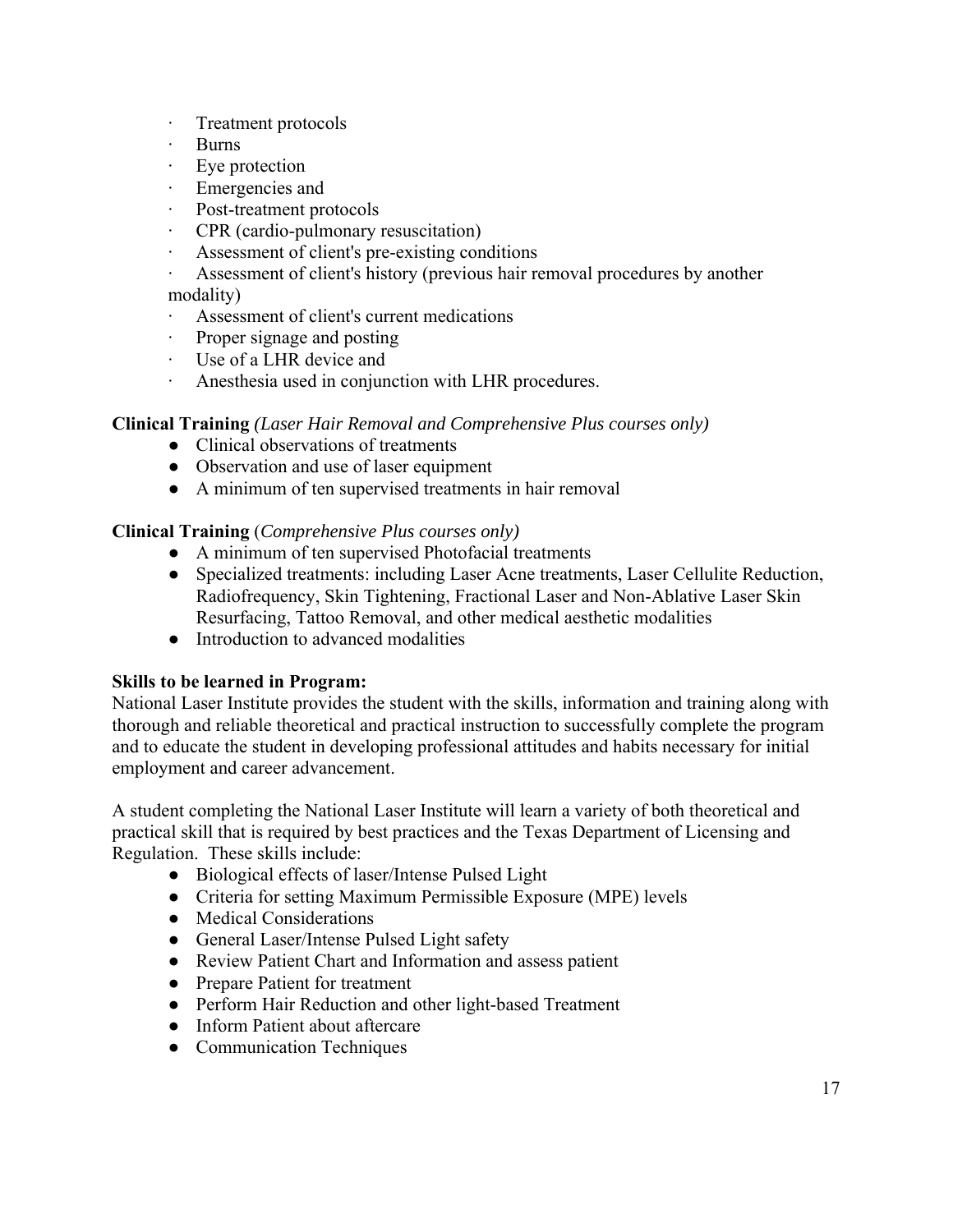#### **Course Descriptions Lecture/Lab/Total**

#### *NLI 1. Anatomy of Hair and Skin 8/0/8*

*(8 clock hours)* 

At the end of the Hair section of the course the student shall be able to: define permanent hair reduction, restate the basic anatomy of hair and identify hair types, and explain the structure of the hair bulb and where it resides in the skin. They will understand the basic anatomy and layers of the skin be able to describe the biology of the epidermis and its inner workings. They will learn to describe the biology of subcutaneous tissue, and explain what melanocytes are and how they protect the skin. Finally, they will learn how light interacts with hair and skin.

#### *Prerequisites: none*

#### **NLI 2. Technical Considerations – Laser Physics and Tissue Interaction** *8/0/8*

*(8 clock hours)*

In this course the student learns how laser's work, what laser light is and how it interacts with skin and other tissue. At the end of Laser Bio-physics of Laser section of the course the student shall be able to: identify the difference between spontaneous and stimulated emission, restate the composition of lasers and the processes of their individual components, describe energy and pulsing concepts per treatment and identify the impact of control dependent on spot size and the density of power. The concept of photothermolysis is presented to the student.

*Prerequisites: none* 

#### **NLI 3 Laser Safety** *8/0/8*

*(8 clock hours)*

During the laser safety course, the student learns about laser hazards, protecting themselves and those around them and comprehending and following the regulations around the use of lasers. At the end of the Laser Safety: Regulations section of the course the student shall be able to: list the regulatory bodies for laser practices, state the basic safety procedures, hazards and administrative controls perform the functions of a Laser Safety Officer. The student also takes a CPR Course and learns how to handle a situation where a hazard or injury has occurred.

#### *Prerequisites: none*

#### **NLI 4. Medical Considerations – Working with Clients** *8/0/8*

#### *(8 clock hours)*

In this course the student learns about working with a client (or patient) in a clinical setting. At the end of this section the student will be able to: identify the criteria for patient selection and exclusions for treatment, restate types of skin conditions such as benign pigmented lesions and vascular lesions. Finally the student will be learn to list pre-treatment and posttreatment instructions and explain clinical endpoints.

#### *Prerequisites: none*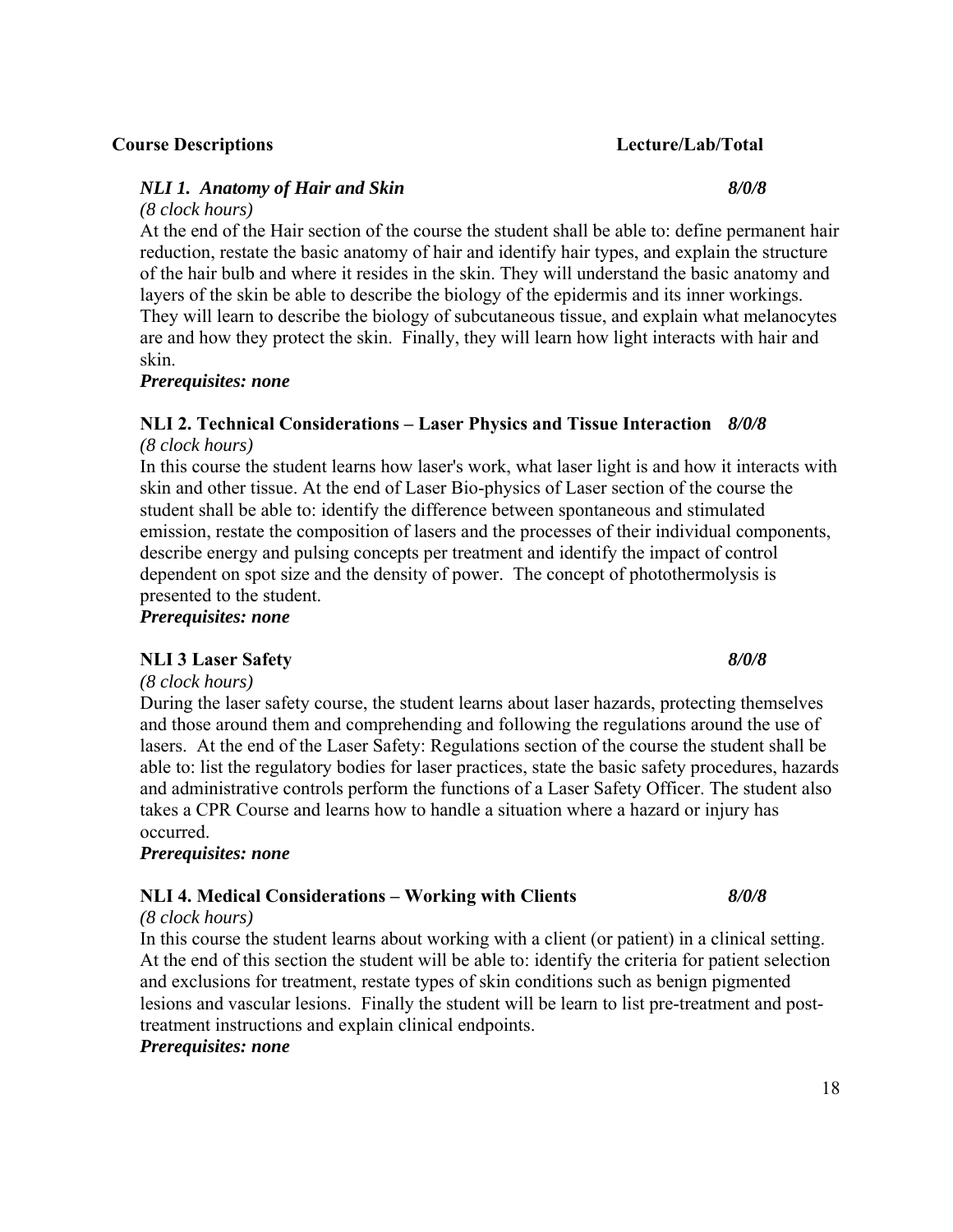#### **NLI 5a Technical Considerations – Laser Energy** *4/0/4*

#### *(4 clock hours)*

After four days of initial training the instructor begins to go deeper into how the lasers are used, the types of lasers and reinforce the wavelengths to use on specific skin types. Energy concepts will be discussed, pulsing, spot size and power density. Concepts on heating tissue and photothermolysis are reviewed.

*Prerequisites: none* 

#### **NLI 5b Medical Considerations – Clients and Colleagues** *4/0/4*

#### *(4 clock hours)*

The final course ties all the learning together discussing best practices for working in a clinical setting. This section is designed to prepare the student for the clinical reality of working in a real world setting performing treatments. Discussion includes treatment protocols, working with physicians, interacting with colleagues and preparing for a successful career.

*Prerequisites: none* 

#### **LHR Clinical - Clinical Laser and IPL** *3/21/24*

*Laser Hair Removal and Comprehensive Laser Plus Course Only*  (24 clock hours)

The clinical course begins with and overview of the day and the equipment that will be used, the settings of the device and pearls of wisdom for the students. The course takes place in a state of the art medical spa and students have the opportunity to treat patients that have booked appointments at the facility. Students work in small groups with a hands on instructor. The instructor prepares the students for the treatments and goes over the following protocols:

- Review Patient Chart and Information
- Prepare Patient for treatment
- Instructor Demonstration of Hair Reduction Treatment
- Inform Patient about aftercare
- Q&A and Practicum

The day continues with each student participating in, observing and assisting in treatments. The first three days of clinical training is dedicated to laser hair removal in this course. *Prerequisites: Must have completed NLI 1, 2, 3, 4, 5a, 5b or equivalent from a licensed laser training facility.* 

#### **Cosmetic Clinical – Cosmetic Clinical Treatments** *8/56/64*

*Comprehensive Laser Plus Course Only* 

(56 clock hours)

The Cosmetic Clinical Course trains the student in laser and IPL procedures beyond hair removal. The fundamentals learned in the 40 hours of didactic training and 24 hours of LHR Clinical have prepared the student to learn IPL Skin Rejuvenation, Fractional Wrinkle Reduction, Radiofrequency, Skin Tightening, Laser Tattoo Removal and other treatment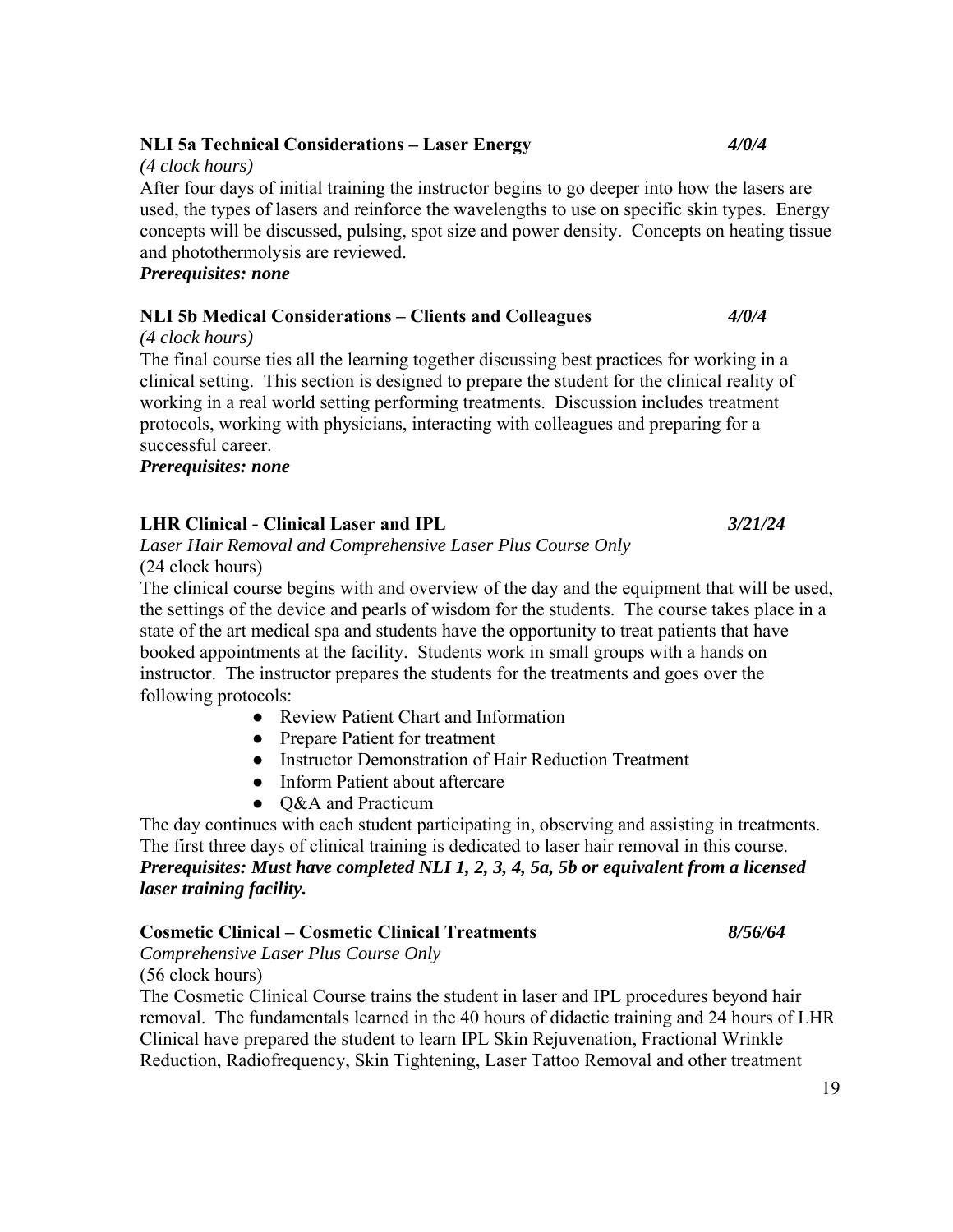modalities. Each day begins with and overview of the day and the equipment that will be used, the settings of the device and pearls of wisdom for the students. The course takes place in a state-of-the-art medical spa and students have the opportunity to treat patients that have booked appointments at the facility. Students work in small groups with a hands-on instructor. The instructor prepares the students for the treatments and goes over the following protocols:

- Review Patient Chart and Information
- Prepare Patient for treatment
- Instructor Demonstration of Treatment
- Inform Patient about aftercare
- Q&A and Practicum

The day continues with each student participating in, observing and assisting in treatments. By the end of the course the student will be proficient in using a laser for hair reduction and IPL Skin Rejuvenation and introduced to advanced treatment modalities including Laser Acne treatments, Laser Cellulite Reduction, Radiofrequency, Skin Tightening, Fractional Laser and Non-Ablative Laser Skin Resurfacing, Tattoo Removal, Microneedling and more. *Prerequisites: Must have completed NLI 1, 2, 3, 4, 5a, 5b or equivalent from a licensed laser training facility and have at least 24 hours clinical laser experience.* 

### **Grading and Marking System**

Students are notified immediately upon completing the course if they pass or fail. A passing grade is achieving 80% or higher on each of the written exams and completing the clinical training in a satisfactory manner. Training diplomas are provided to each student within one month of completing the course.

Student transcripts are available to all students that request them. To request transcripts the student must provide a written request along with a \$15 administrative fee and the transcripts will be mailed to them.

### **Institutional Satisfactory Progress Policy**

#### **a. Definition of Satisfactory Progress**

Students are assigned theory study and a minimum number of practical experiences. Theory is evaluated by written exams. Practical assignments are evaluated as completed and counted toward course completion ONLY when rated as passing or better. Practical skills are evaluated according to text procedures and performance standards established by the Texas Department of State Health Services. Students must maintain a theory grade average of 80% and pass a FINAL written and practical exam with 80% or higher scores prior to graduation. Numerical grades are considered according to the following grading scale: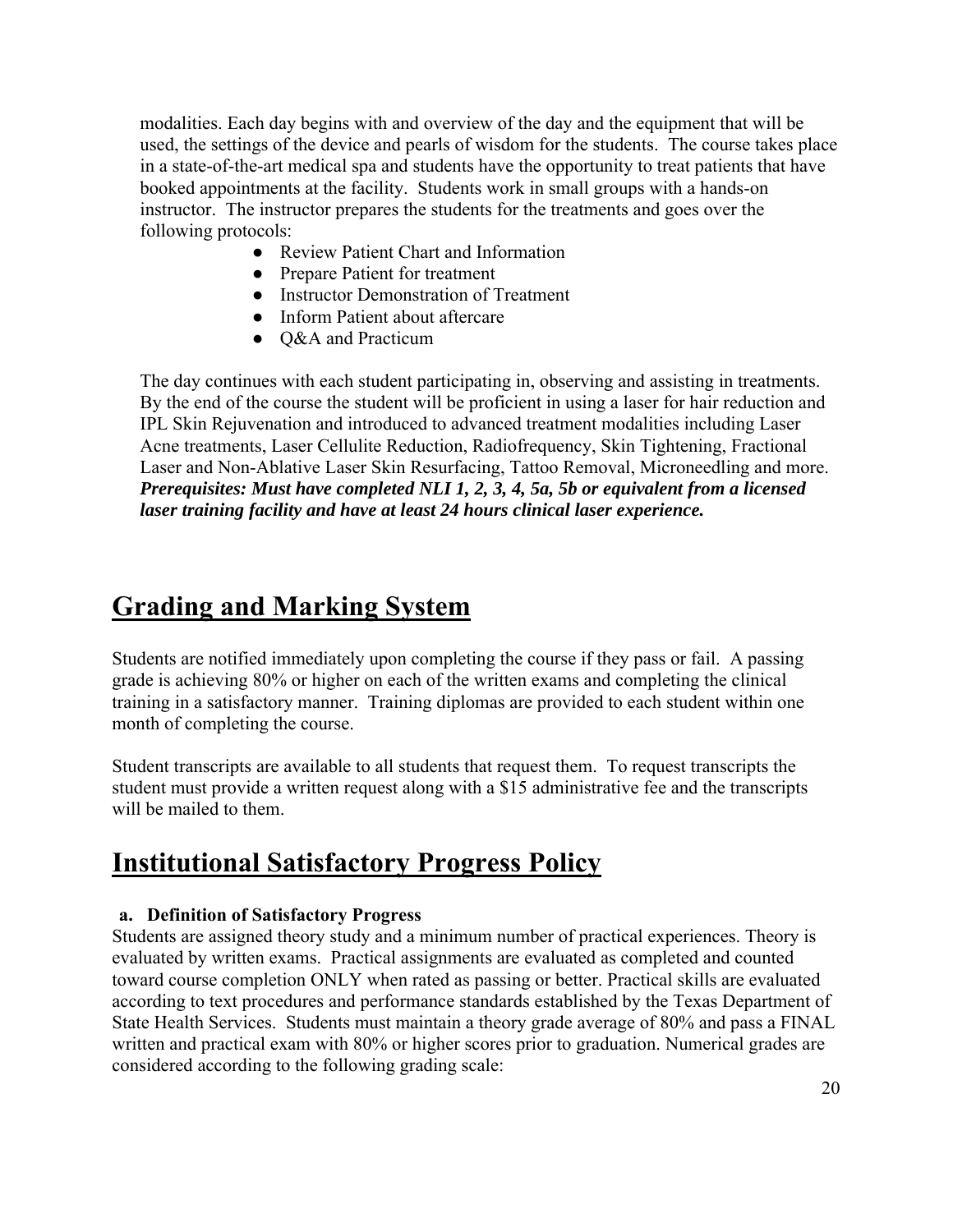| Practical and Theory: |                       |                                         |  |  |
|-----------------------|-----------------------|-----------------------------------------|--|--|
| $90 - 100$            | $A = Excellent$       | P: Pass $(80\% \text{ or above})$       |  |  |
| $80 - 89$             | $B = Good$            | F: Fail (below 80% for Pass/Fail exams) |  |  |
| $75 - 79$             | $C = Not Passing$     | I: Incomplete                           |  |  |
| 74 or less            | $F = F \text{ailure}$ | W: Withdrawal                           |  |  |

Students are notified immediately upon completing the course if they pass or fail. Passing grades are a B or higher. Training diplomas are provided to each student within one month of completing the course.

Student transcripts are available to all students that request them. To request transcripts the student must provide a written request along with a \$15 administrative fee and the transcripts will be mailed to them.

#### **b. Definition of Progress Evaluation Period and Frequency of Progress Reporting**

In accordance with *Title 40, Texas Administrative Code, Section 807.222*, National Laser Institute records a student's grades at the midpoint and end of each progress evaluation period. A student not making satisfactory progress at the midpoint shall be placed on academic probation for the remainder of the progress evaluation period. If the student does not achieve satisfactory progress by the end of the probationary period, the student's enrollment shall be terminated.

#### **c. Probation Policy and Terms**

A student will be put on academic probation if they fail a course. A student will be put on general probation for misconduct or failure to pay tuition. Once a student has fulfilled the general probation requirements s/he will be fully reinstated.

Attendance: When a student has exceeded his/her allowance for absences for a course that is still in session s/he will be sent an attendance warning. The warning will remind the student that s/he has until the end of the course to make up work or s/he will fail.

Academic: A student who fails an exam will be sent an academic warning stating that they must retake the exam in order to pass the course.

#### **d. Termination Policy**

If after the probation period, a student has not fulfilled the requirements of his/her probation s/he will be dismissed.

Students can be automatically dismissed for the following reasons:

- 1. Coming to class under the influence of drugs or alcohol
- 2. Misconduct (obscene, violent or sexually inappropriate behavior, cheating, plagiarism, knowingly furnishing false information).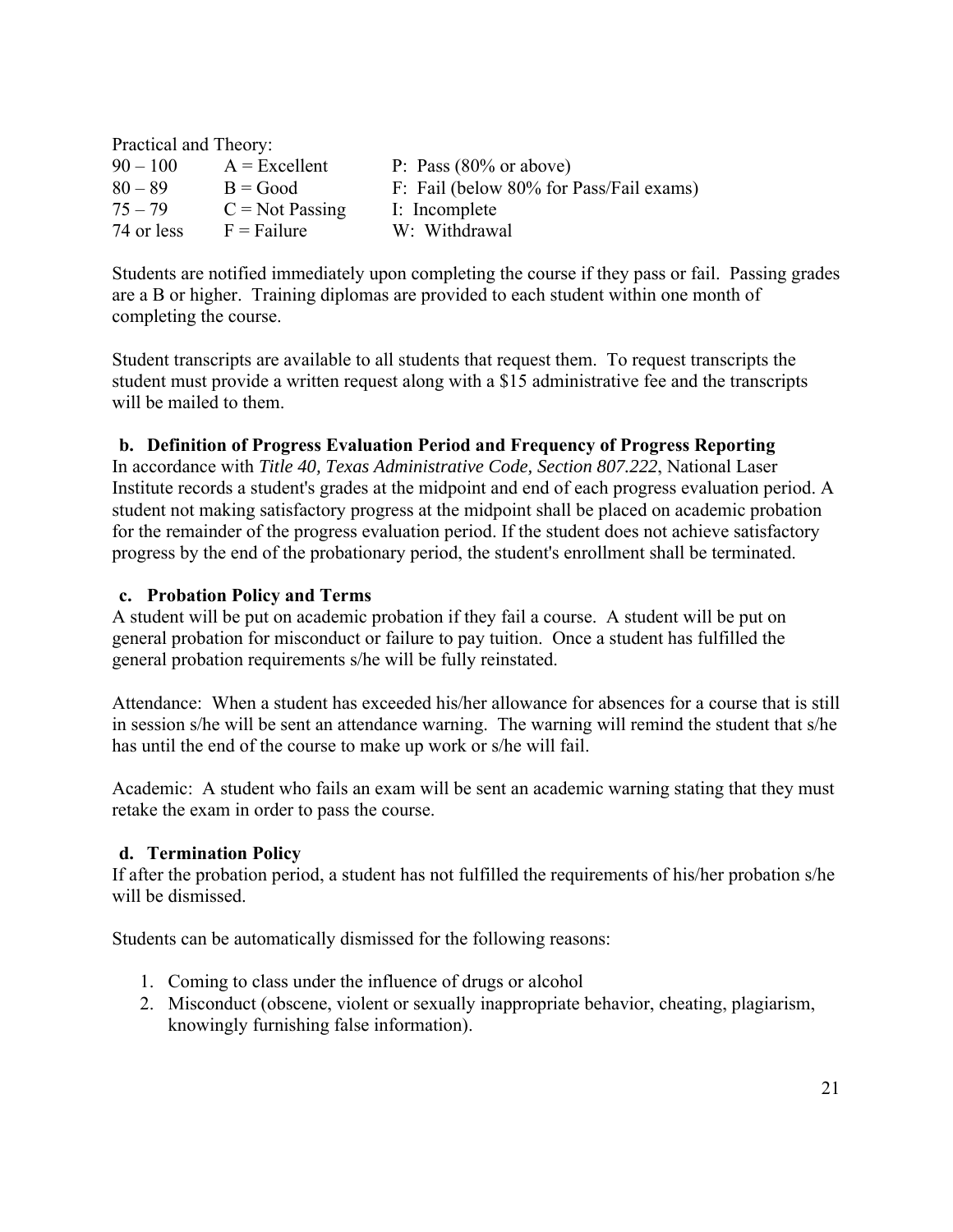If a student wishes to appeal s/he can file a complaint with the grievance committee. To be reenrolled a student must show evidence to the School President's satisfaction that the condition that caused the dismissal has been rectified. Re-admission is at the discretion of the Board of Directors or School President.

#### **e. Readmission Policy**

In accordance with *Title 40, Texas Administrative Code, Section 807.221-224*, National Laser Institute allows students whose enrollment was terminated for unsatisfactory progress to reenroll after a minimum of one progress evaluation period. Such re-enrollment does not circumvent the approved refund policy. After 180 days re-enrollment will be based on the current fee schedule and a reentry fee of \$50.

#### **f. Progress Reports**

National Laser Institute does not issue formal progress reports to students.

In accordance with *Title 40, Texas Administrative Code, Section 807.222*, National Laser Institute records a student's grades at the midpoint and end of each progress evaluation period. A student not making satisfactory progress at the midpoint shall be placed on academic probation for the remainder of the progress evaluation period. If the student does not achieve satisfactory progress by the end of the probationary period, the student's enrollment shall be terminated.

#### **g. Incompletes, Withdrawals, Repeat Subjects, and Remedial Work**

In accordance with *Texas Education Code, Section 132.061*, National Laser Institute will record a grade of "incomplete" for a student who withdraws but is not entitled to as refund under Subsection (b) (4) (f) if the student requests the grade at the time the student withdraws and the student that withdraws for an appropriate reason unrelated to the student's academic status. A student who receives a grade incomplete to re-enroll in the program during the 12-month period following the date the student withdraws and completes those incomplete subjects without payment of additional tuition.

A student wishing to withdraw is requested to have an exit interview with a school Director where s/he will file a withdrawal form that will be put in his/her student file.

### **Attendance Policy**

#### **General Requirements for Attendance**

In accordance with Title 40, Texas Administrative Code, Section 807.241, National Laser Institute will charge for a full day of absence when a student fails to attend all of the scheduled classes on that day.

National Laser Institute does not consider school holidays, such as summer vacation and Christmas holidays, etc., as days of absence.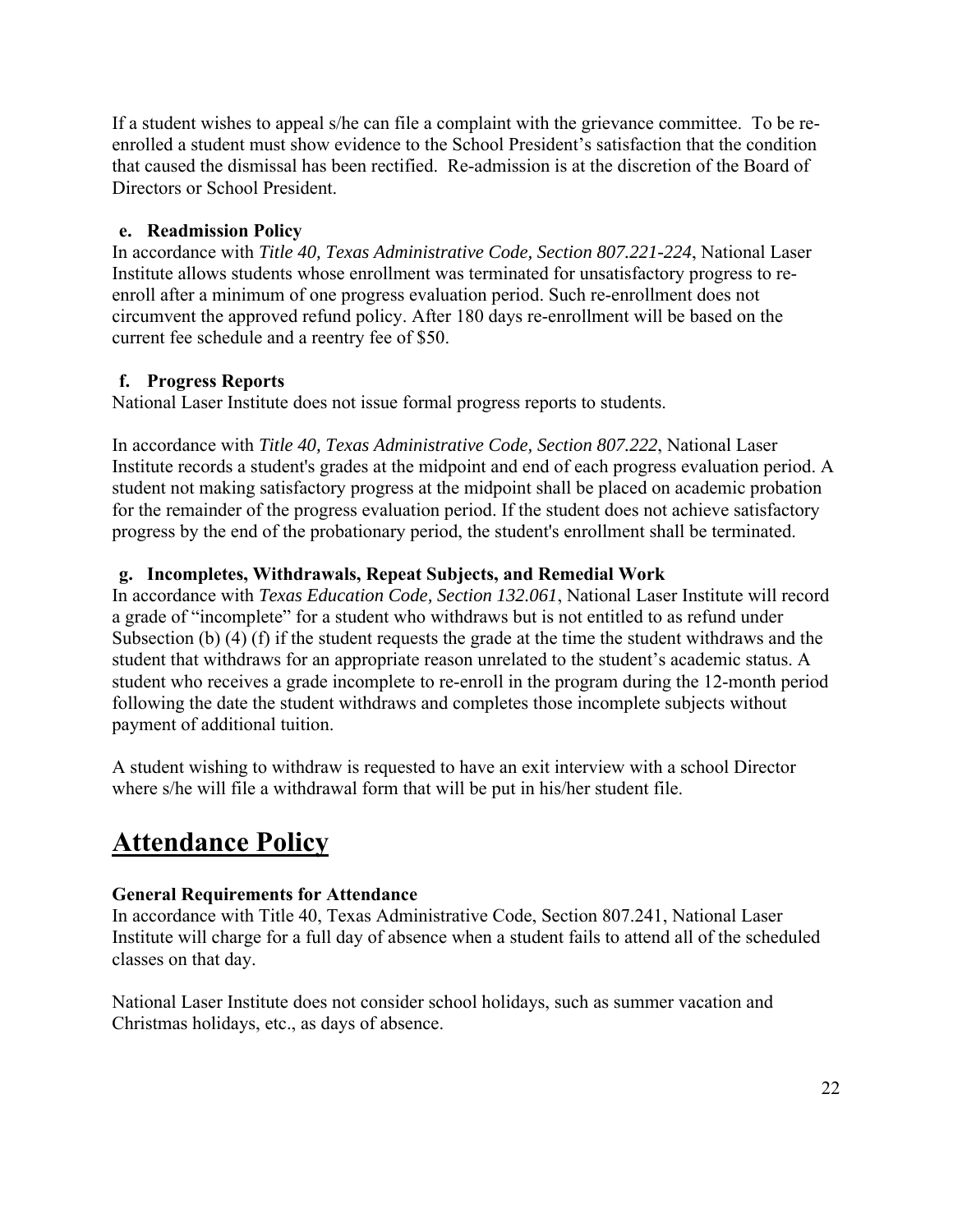#### **a. Attendance Probation Policy and Terms**

In accordance with *Title 40, Texas Administrative Code, Section 807.242*, if a student is absent for more than 20% of a course that is still in session s/he will be sent an attendance warning. The warning will remind the student that s/he has until the end of the course to make up work or s/he will fail.

#### **b. Termination for Unsatisfactory Attendance**

If a student exceeds the allotted attendance warnings, they will be terminated. *Title 40, Texas Administrative Code, Section 807.24* states, students whose enrollments are terminated for the violation of the attendance policy may not reenroll before the start of the next progress evaluation period. This provision does not circumvent the approved refund policy.

#### **c. Readmission after Termination for Unsatisfactory Attendance**

National Laser Institute gives students the opportunity to make up any missed classes without any additional charge. Students are required to coordinate with the School Director in order to schedule make up days. National Laser Institute does not guarantee make up days on any specific dates and students are only allowed to schedule make up days if there are open spots on future term's rosters.

#### **d. Make-up Work**

If a student misses 4 hours or more of course, h/she will have opportunity to coordinate with School Director to make up missed time for a fee of \$250 per day. In accordance with *Title 40, Texas Administrative Code, Section 807.244*, National Laser Institute's make-up work shall:

- 1. Be supervised by an instructor approved for the class being made up
- 2. Require the student to demonstrate substantially the same level of knowledge or competence expected of a student who attended the scheduled class session
- 3. Be documented by the school as being completed, recording the date, time, duration of the make-up session, and the name of the supervising instructor and
- 4. Be signed and dated by the student to acknowledge the make-up session.

### **Conduct Policy**

#### **Warnings**

Academic: A student who fails an exam will be sent an academic warning stating that they must retake the exam in order to pass the course.

#### **Probation**

A student will be put on academic probation if they fail a course. A student will be put on general probation for misconduct or failure to pay tuition. Once a student has fulfilled the general probation requirements s/he will be fully reinstated.

#### **a. Termination Policy**

If, after the probation period, a student has not fulfilled the requirements of his/her probation s/he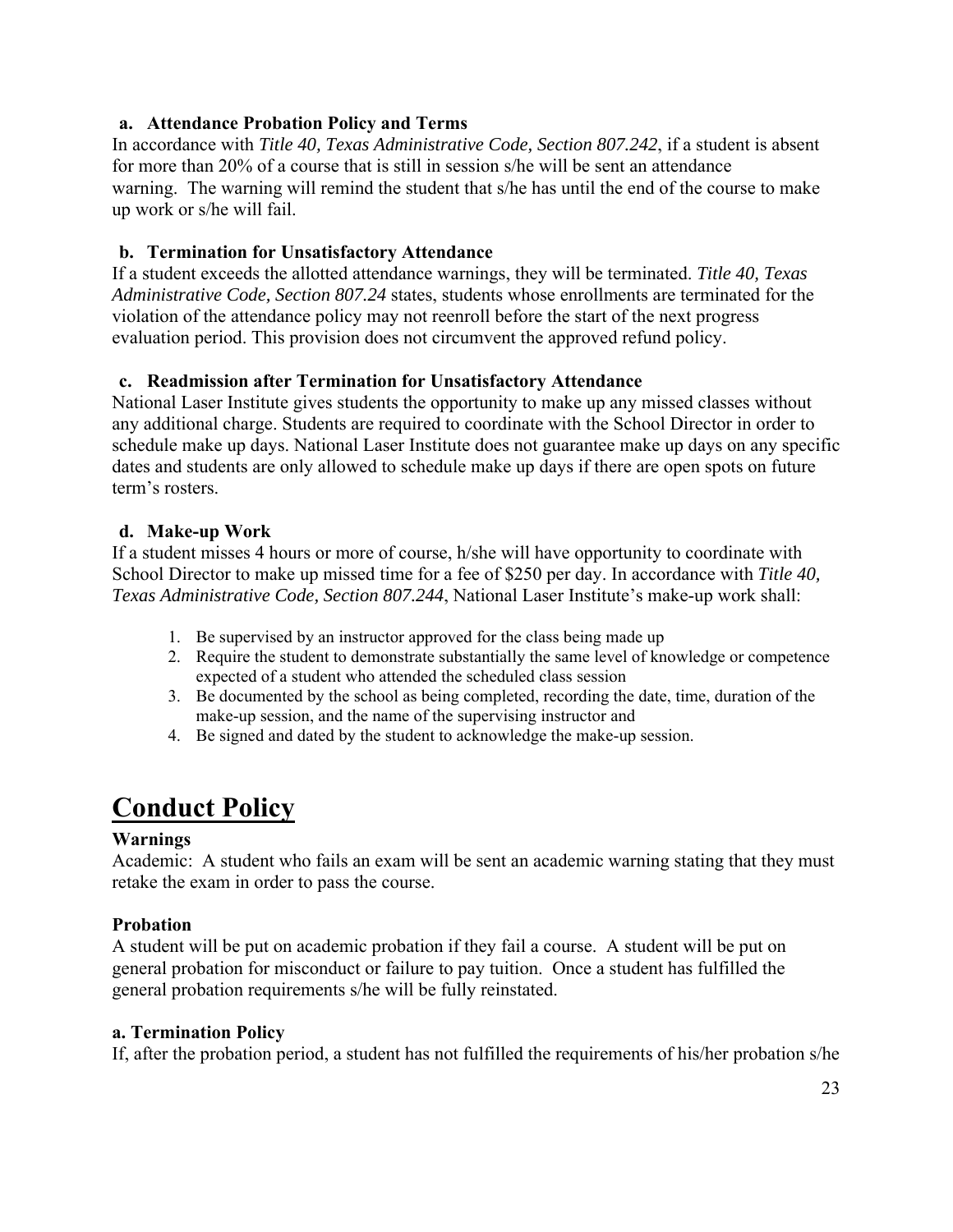will be dismissed.

Students can be automatically dismissed for the following reasons:

- 1. Coming to class under the influence of drugs or alcohol
- 2. Misconduct (obscene, violent or sexually inappropriate behavior, cheating, plagiarism, knowingly furnishing false information

#### **b. Readmission Policy**

If a student wishes to appeal s/he can file a complaint with the grievance committee. To be reenrolled a student must show evidence to the School President's satisfaction that the condition that caused the dismissal has been rectified. Re-admission is at the discretion of the Board of Directors or School President.

### **Graduation Requirements**

National Laser Institute's requirements for graduation include the following:

- 1. A minimum 40 hours of Laser Training and Safety Didactic
- 2. 80 hours of clinical observation and hands on training in addition.

Students are notified immediately upon completing the course if they pass or fail. A passing grade is given to students who achieve  $B(3.0)$  grade point average or higher. They must score an 80% or higher on each of the written exams and a satisfactory completion of the clinical training, signed off by their instructor(s). Training diplomas are provided to each student within one month of completing the course. A student must complete their training within a year's time. Students returning after one year must re-take the entire course.

### **Placement Assistance Program**

National Laser Institute does not guarantee job placement. Admission representatives work with local, regional, and national placement assistance organizations in order to assist graduates in job placement.

### **Student Grievance Procedures**

#### **Written Student Grievance Procedure Step 1: Instructor/Staff Member:**

The student is recommended to directly communicate with the instructor/staff member involved in the grievance within 14 days. The student must articulate the grievance in writing, including a specific description of the problem, the reasons the student believes his/her rights have been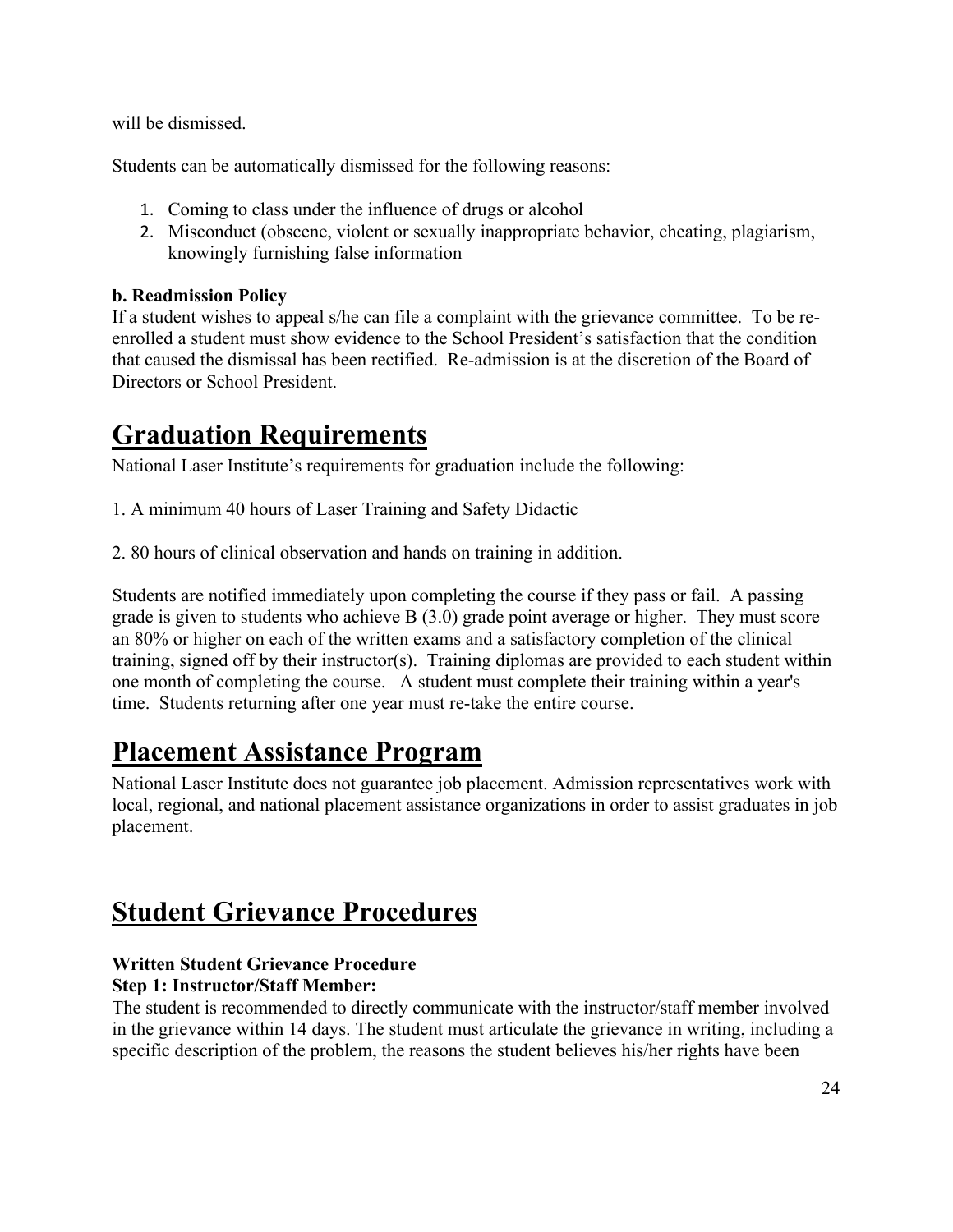violated, and a proposed remedy. The person alleged to have caused the grievance must respond to the student promptly, in writing, within 7 days.

#### **Step 2: School Administrator**

In cases where the problem is not resolved through direct communication with the Instructor/staff member involved, the student will submit a Grievance Form with supporting evidence, to the office of the school administrator within 14 calendar days of the communication with the faculty/staff member. The school administrator or designee will review the grievance.

Within 14 calendar days, the school administrator or designee will objectively investigate the grievance, consult and share appropriate information with all involved parties, consider relevant evidence, and render a decision in writing to the student and the administrative office.

#### **Step 3: Appeal to President's Office**

The student may appeal the decision in Step 2 if proper procedures were not followed or there is relevant evidence that was not available during Step 2. An appeal must be made within 14 calendar days of the decision from the administrator and made to the office of the President. The student must submit written justification for further review and provide evidence that there are grounds for the appeal. The President or a designated Member of National Laser Institute will objectively investigate how the grievance process was conducted in Step 2, consult with all involved parties, and consider relevant evidence that was not available or not considered during Step 2, and render a decision in writing. The decision will be final and any further appeals shall be made to the Texas Workforce Commission as described in "b." below, within a 3 year period.

#### **Reporting, Recording, and Maintaining Records**

When the grievance is concluded, all documentation shall be forwarded to the school administrator, who will maintain them in accordance with the state archival policies.

#### **Students Right to Appeal to Texas Workforce Commission**

National Laser Institute is required to direct all unsolved grievances to:

 Texas Workforce Commission Career Schools and Colleges, Room 226T  $101$  East  $15<sup>th</sup>$  Street Austin, Texas 78778-0001 Phone: 512-936-3100

**Grievance Procedure Published in Following Locations:**

Enrollment Agreement Student Catalog National Laser Institute Website

#### **Approved and Regulated by the Texas Workforce Commission, Career Schools and Colleges, Austin, Texas.**